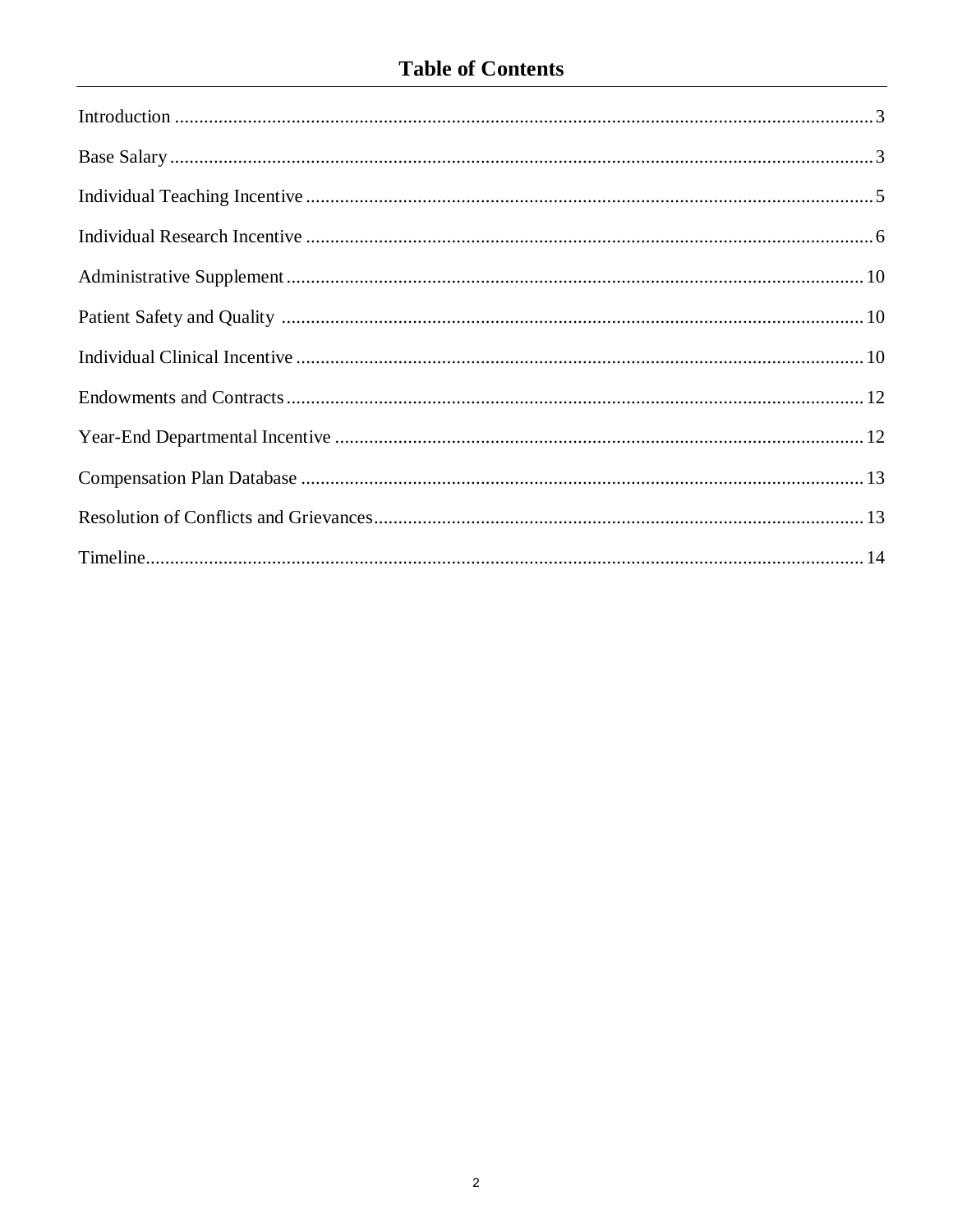### **INTRODUCTION**

The goal of the University of Florida (UF) College of Medicine (COM) faculty compensation plan is to promote and reward individual success in teaching, research, service and patient care through monetary incentives.

The compensation plan covers both clinical and basic science faculty employed by the COM. All faculty employed in salaried, benefits-eligible positions participate except: (1) faculty reporting to COM leadership in Jacksonville (COM faculty employed at the Jacksonville regional campus are covered under a separate compensation plan), (2) OPS and Emeritus faculty, (3) postdoctoral associates and research associates, (4) visiting faculty, (5) Advanced Registered Nurse Practitioners and Physician Assistants, and (6) faculty specifically exempted by the Dean.

A new faculty member who is employed after the first business day of the fiscal year may be included in the plan if the position is included in the department's annual budget and has been given an appropriate assignment and, for clinical faculty, a work Relative Value Unit (wRVU) target.

This compensation plan is subject to periodic review by the COM Compensation Committee and revision by the Dean to ensure that the goals of the plan are being met. Without revising the plan, incentive payments or other elements of this plan may be suspended in specific cases where the College of Medicine faces financial exigency, as determined by the Dean. To encourage flexibility and creativity in compensation arrangements, the dean may approve departmental compensation plans which differ from the terms of this compensation plan.

Standing research and clinical subcommittees of the Compensation Committee are available to make recommendations to chairs or the Dean, as appropriate, about disputes, conflicts, or questions surrounding faculty compensation.

### **BASE SALARY**

Base salary is a faculty member's fixed contracted salary. Base salary may be adjusted annually in accordance with UF and COM guidelines and based on the faculty member's performance.

Base salary, also referred to as "Fixed/Contractual Salary Plus Medical Practice Supplement" in the Association of American Medical Colleges (AAMC) Faculty Salary Survey, will be subject to an established floor and ceiling, stratified for rank and specialty (EXHIBIT A). A faculty member's base

3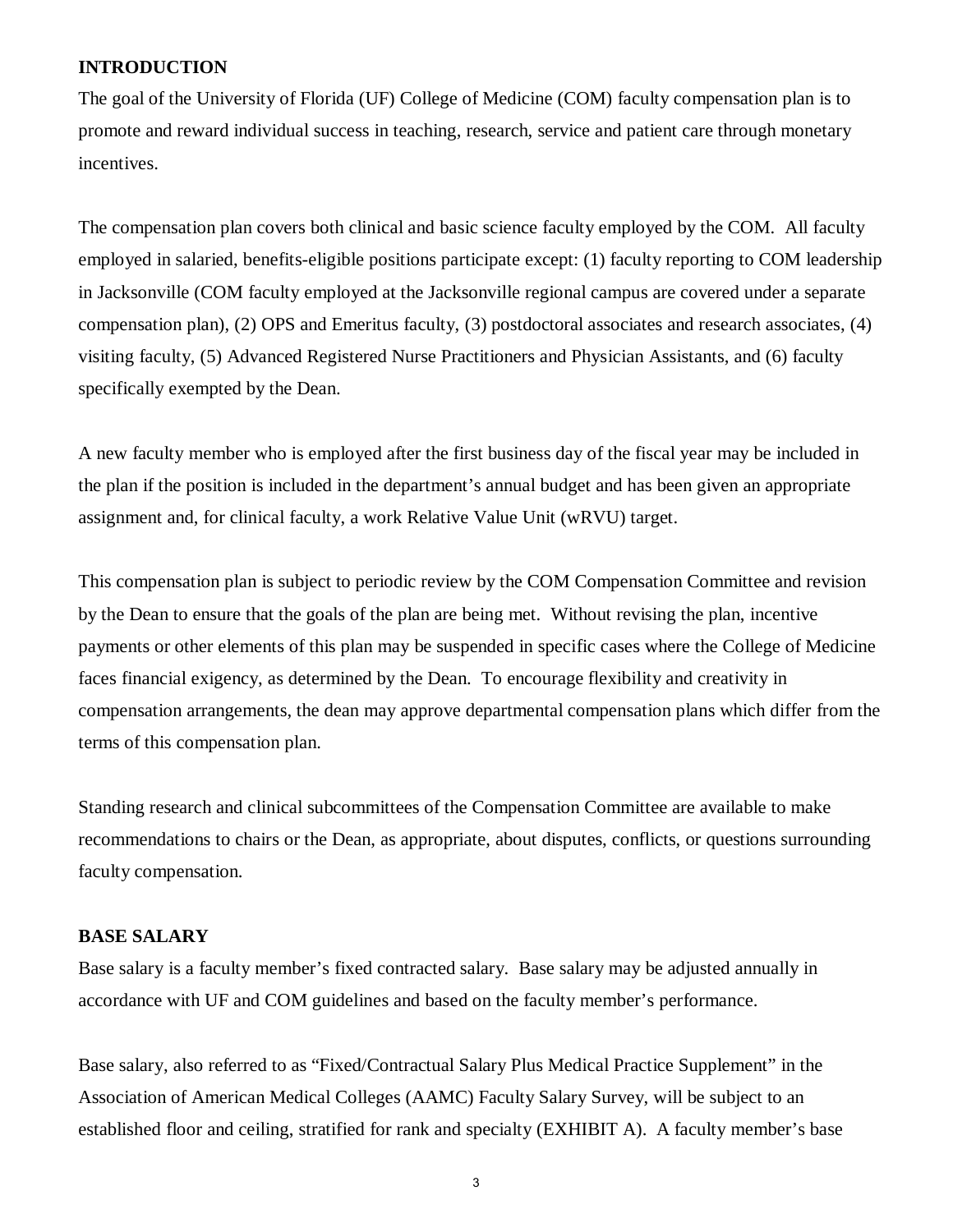salary cannot be reduced below the AAMC  $20<sup>th</sup>$  percentile, and cannot exceed the AAMC  $75<sup>th</sup>$  percentile, except as noted below. It is the intent of the COM to provide appropriate total compensation without inflating base salary. When annual faculty salary increases are authorized by UF or the COM, faculty above the 75th percentile may be granted a payment in lieu of a base salary adjustment*.* Other external benchmarks in lieu of the AAMC  $75<sup>th</sup>$  percentile ceiling may be used with the approval of the Dean. For basic science faculty and PhD's in clinical departments, base salary is subject to the AAMC  $20<sup>th</sup>$  percentile floor but not the ceiling.

Total compensation is comprised of base salary, administrative supplements, productivity incentives, yearend departmental incentives, and one time payments. Total compensation may not exceed fair market value. In order to receive an incentive payment, a faculty member must be employed with the College of Medicine in a faculty position through June  $30<sup>th</sup>$  of the current year.

Base salary increases will be made in accordance with UF and COM guidelines, including increases associated with faculty promotions.

Based on annual evaluations and performance, department chairs will assign faculty a compensation score in each mission area of assigned time to calculate a total compensation score as indicated in the table below. Scores are assigned on a 5 point scale, where 0 to 1.9 is unsatisfactory, 2.0 to 2.9 is below performance standards, 3.0 to 3.9 is for achieving performance standards, and 4.0 to 5.0 is for exceeding performance standards. Chairs will adjust the patient care compensation score plus/minus 25 percent based on the patient safety and quality metrics referenced in that section.

| <b>Mission</b>                           | <b>FTE</b><br><b>Percent</b> | <b>Compensation</b><br><b>Score</b> | <b>FTE Adjusted</b><br><b>Compensation</b><br><b>Score</b> |
|------------------------------------------|------------------------------|-------------------------------------|------------------------------------------------------------|
| Teaching                                 |                              |                                     |                                                            |
| Research                                 |                              |                                     |                                                            |
| Service                                  |                              |                                     |                                                            |
| <b>Patient Care</b>                      |                              |                                     |                                                            |
| <b>Veterans Health</b><br>Administration |                              |                                     |                                                            |
| Total compensation score                 | 100 %                        |                                     |                                                            |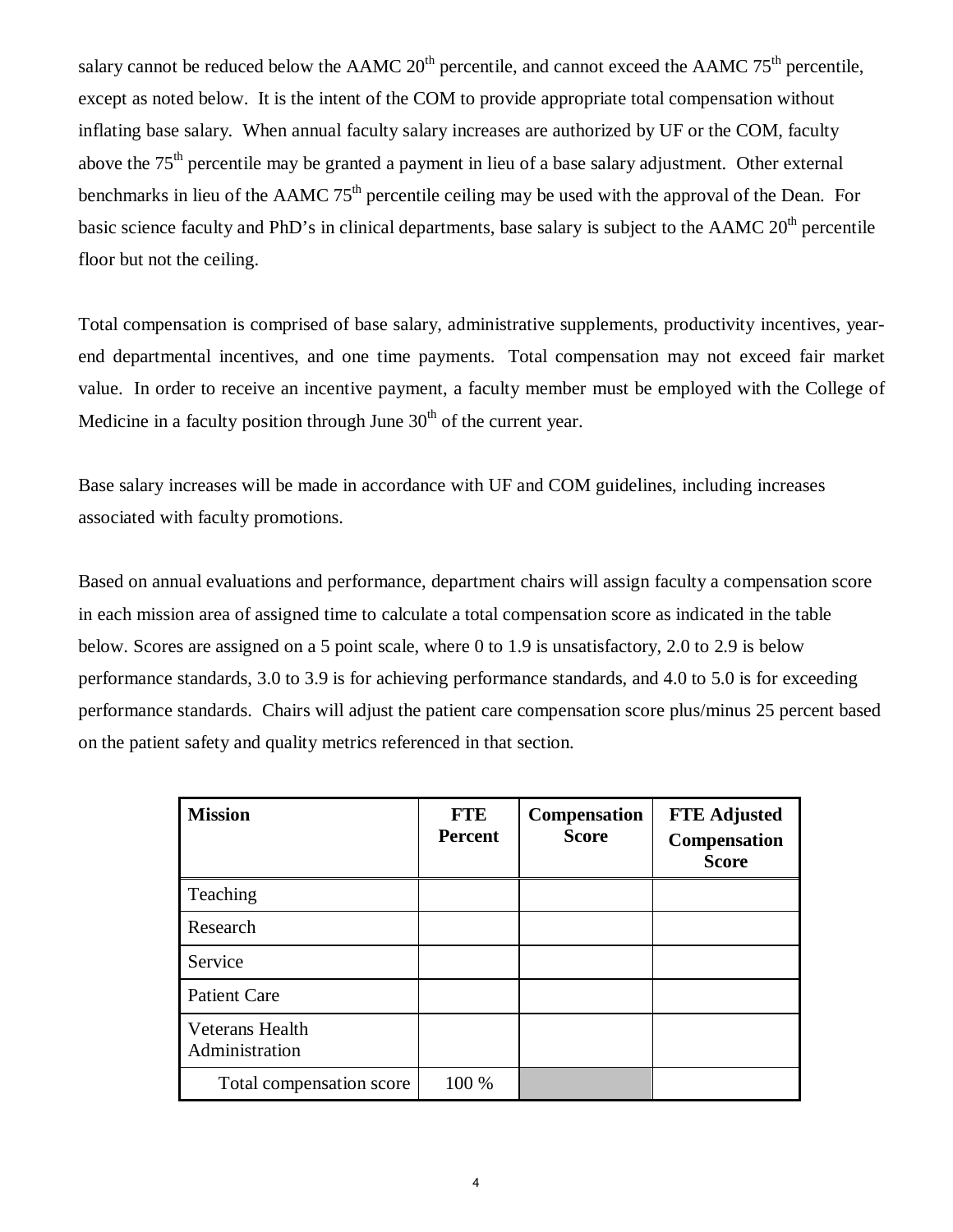Faculty are eligible for annual merit increases, incentives, and year-end departmental incentives based upon the faculty member's total compensation score according to the table below. Faculty who receive a total compensation score below 3.0 will be subject to annual reductions in base salary. In such situations, the effective date of base salary reductions will be determined by the Dean.

| <b>Total Compensation</b><br>Score | <b>Outcome</b>                                                                                                                                        |
|------------------------------------|-------------------------------------------------------------------------------------------------------------------------------------------------------|
| $4.0 \text{ to } 5.0$              | Exceeds performance standard. Eligible for merit increase,<br>incentives, and year-end departmental incentive.*                                       |
| 3.0 to 3.9                         | <b>Achieves performance standard.</b> Eligible for merit<br>increase and incentives.*                                                                 |
| $2.0 \text{ to } 2.9$              | <b>Below performance standard.</b> Base salary will be reduced<br>up to 5 percent. Not eligible for incentives or year-end<br>departmental incentive. |
| $0.0 \text{ to } 1.9$              | <b>Unsatisfactory performance.</b> Base salary will be reduced<br>up to 10 percent. Not eligible for incentive or year-end<br>departmental incentive. |

\*Higher performance scores may result in higher merit increases and year-end incentive.

### **INDIVIDUAL TEACHING INCENTIVE**

To recognize outstanding performance in teaching, an incentive may be available from the COM Office of the Dean for a select number of educators. Eligible faculty will be nominated from each department and participate in a college-wide competition to receive an incentive. Faculty are selected based on the excellence of their teaching of medical students, residents and fellows, graduate students, post-docs, and mentorship of other faculty.

To qualify for an award of excellence in teaching, candidates must have a teaching grade of 4.5 or better, no grade less than 3.0, and a teaching assignment of at least 15%. If extenuating circumstances exist such that a department chair believes a particular faculty member deserves consideration for the award with less than 15% time assigned to teaching, the nomination can proceed with a request to the selection committee to excuse the 15% teaching assignment requirement. Department chairs and members of the selection committee are not eligible for the teaching incentive.

Each department may nominate one or more faculty meeting the criteria referenced above. The maximum number of nominations by a department will be based on the department's assigned teaching FTE. This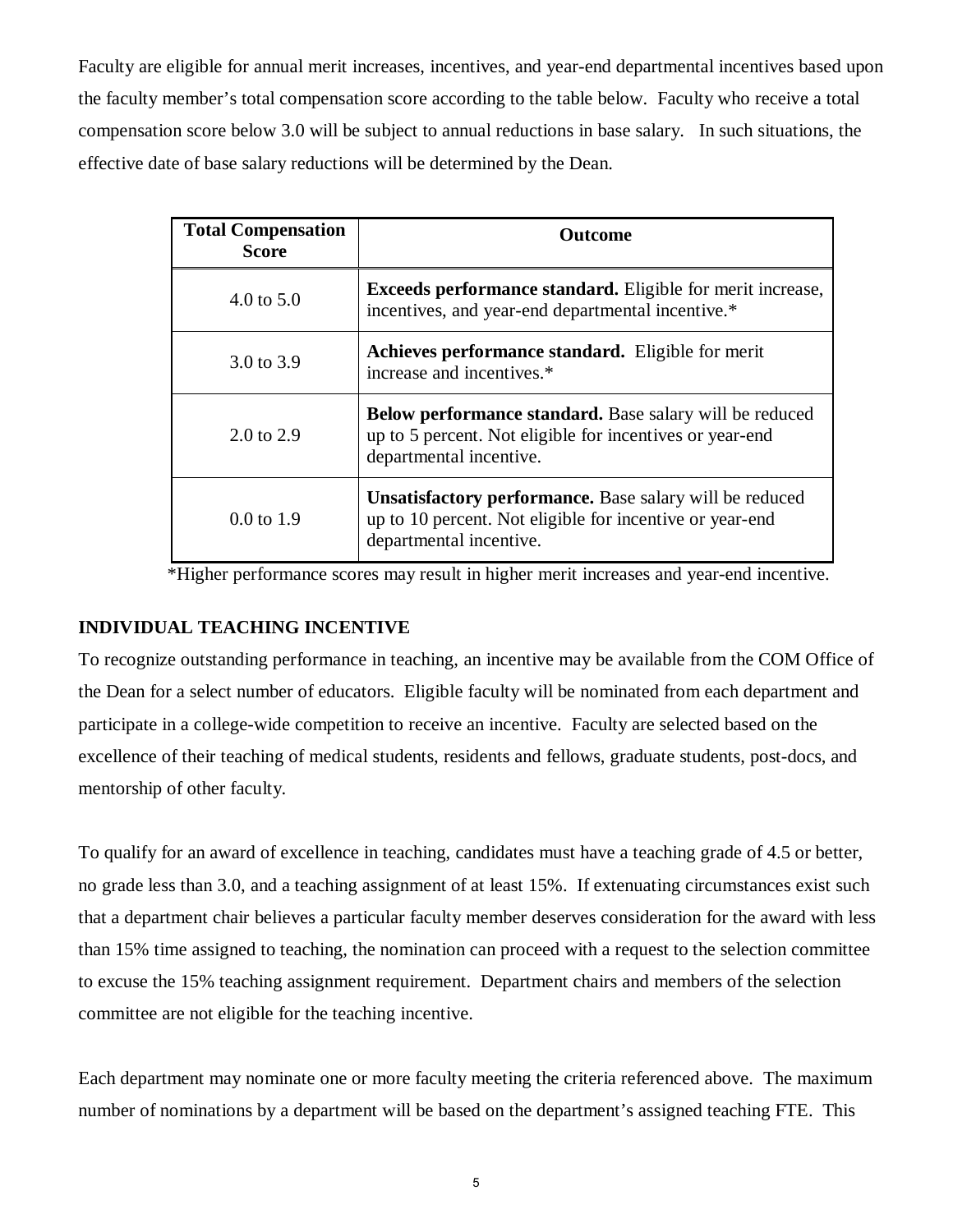number is determined by calculating the sum of the teaching FTE assignment of faculty in each department for the academic year. This total by department is rounded up to the next whole number.

The department chair must approve all nominees and either rank order or categorize those submitted for the incentive awards as outstanding, excellent, or very good. The teaching portion of the department chair's annual evaluation letter will be used to support nominated individuals, or a separate letter from the chair may be issued. As the primary support document, the evaluation letter must include a summary of the candidate's teaching activities, emphasizing teaching accomplishments, and evaluations of medical students, residents and fellows, graduate students, post-docs, and mentored junior faculty. The evaluation letter must also include the candidate's performance grades for all assigned missions. Nominated applicants should review their evaluation letter for completeness prior to submission.

The selection committee will judge teaching excellence based on the quality of teaching, as assessed by teaching and peer evaluations, teaching effort, and a candidate's teaching accomplishments. The committee will determine which of the nominated faculty receive awards, with the goal to select the best COM educators.

The selection committee shall be comprised of the following individuals:

- 1. Senior Associate Dean for Education or designee serves as chair of the selection committee.
- 2. Associate Dean for Graduate Education.
- 3. Associate Dean for Medical Education.
- 4. Associate Dean for Graduate Medical Education.
- 5. Director of the Physician Assistant Program.
- 6. Basic Science Department Chair appointed by the Dean.
- 7. Clinical Department Chair appointed by the Dean.
- 8. President of the Faculty Council or his/her designee.

**Incentive awards**: The minimum and maximum awards will be determined by funds available. The selection committee may recommend to the Dean the monetary value of the awards.

## **INDIVIDUAL RESEARCH INCENTIVE**

To participate in the individual research incentive, a faculty member must have  $\geq 0.20$  FTE time assigned to research and an assistant professor (for up to five years or until promotion to associate professor, whichever occurs first) must have  $\geq$  0.30 FTE assigned to research. However, department chairs can request approval of the Dean for participation in the individual research incentive by faculty with FTE  $< 0.20$  or by assistant professors with FTE  $< 0.30$ , who, in spite of their small amount of time dedicated to research, have obtained grant support for their research salary.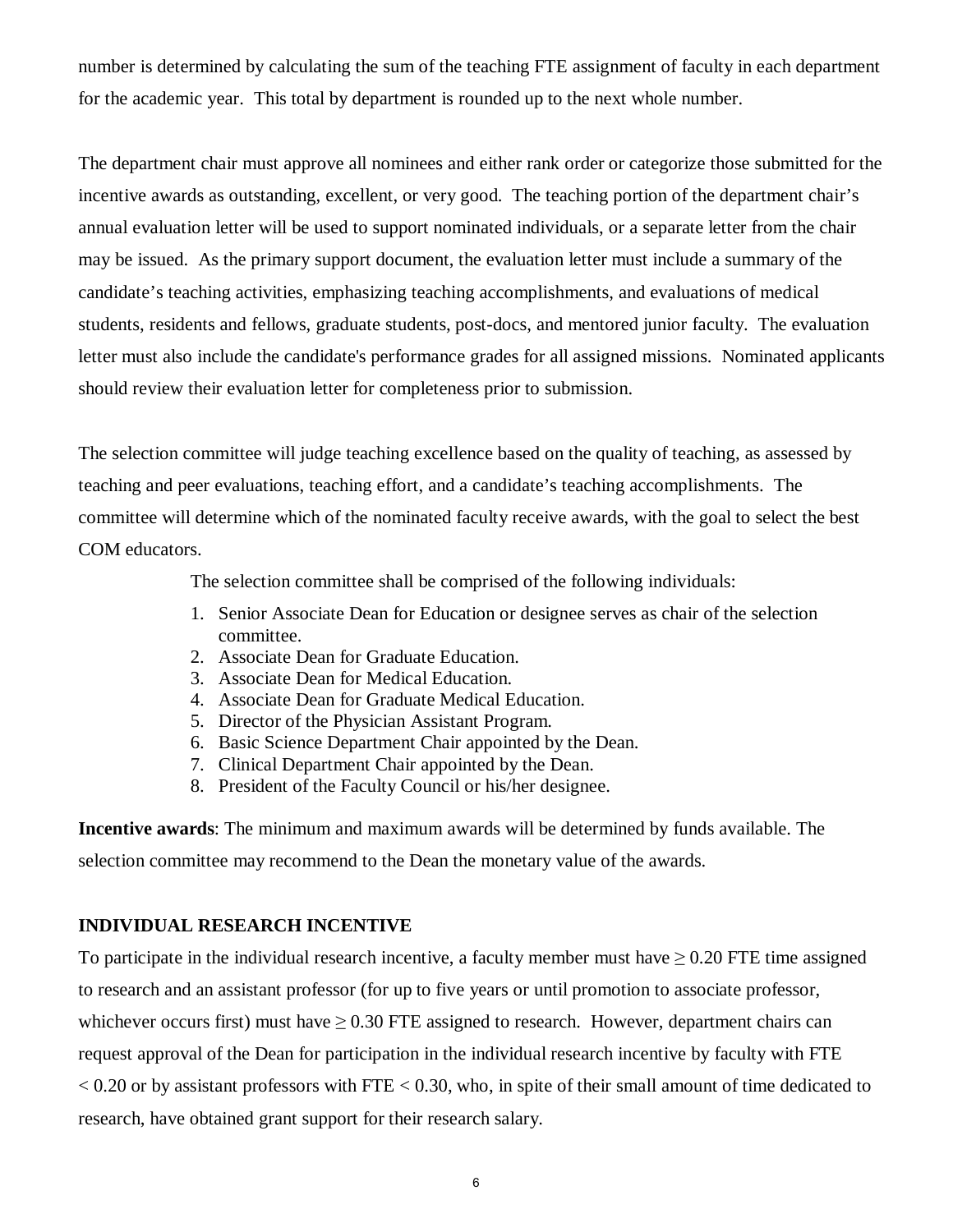To provide an incentive for faculty to seek salary support from research grants, the percentage of research FTE salary covered by grants will be used to calculate a research incentive according to the table below. For the purpose of the incentive, research salary support will be provided primarily by extramural, peerreviewed grants. Research grants and research contracts, including industry sponsored research, count towards the research incentive if they specify salary support and are awarded with indirect costs. Salary paid by a research career development award, including Veterans Affairs (VA) mentor research training programs, is included in the incentive. For salary offsets to count towards the research incentive, the faculty member must be the principal investigator, co-principal investigator or a co-investigator who has made a significant intellectual contribution to the grant application as determined by the chair after consultation with the principal investigator.

Incentives for grant supported salaries are calculated as a percent of base salary allocated to research for each category of the proportion of research FTE covered by grant funding, as indicated in the table below. For example, if a faculty has .6 FTE assigned to research and .3 FTE (or 50%) is covered by grants, the incentive will be calculated as 2% of the .6 salary allocated to research. For faculty whose salary rate exceeds a cap determined by a funding agency (e.g., NIH cap on salary), determination of the "salary covered" will be based upon the FTE assigned to the grant (relative to the faculty member's total FTE assigned to research), not the actual amount of funding awarded by the granting agency for that FTE. Likewise, the incentive will be calculated as a percentage of the salary allocated to the research FTE, not the actual salary covered because of the granting agency's cap.

| <b>Base Salary Covered by Grants</b> | <b>Incentive as a Percent of Base</b> |
|--------------------------------------|---------------------------------------|
| <b>Adjusted for Research FTE</b>     | <b>Salary Allocated to Research</b>   |
| 50\% or more                         | 2.0                                   |
| 60\% or more                         | 3.0                                   |
| 75\% or more                         | 4.5                                   |
| 90\% or more                         | 6.0                                   |

If a faculty member qualifies for an incentive and the calculated award is less than \$ 250, the actual award he/she would receive is \$250.

To provide incentives for newly appointed assistant professors who are developing a research program, recognizing that it is often difficult for these individuals to secure the level of funding indicated above, the following will apply. For up to five years as an assistant professor or until promotion to associate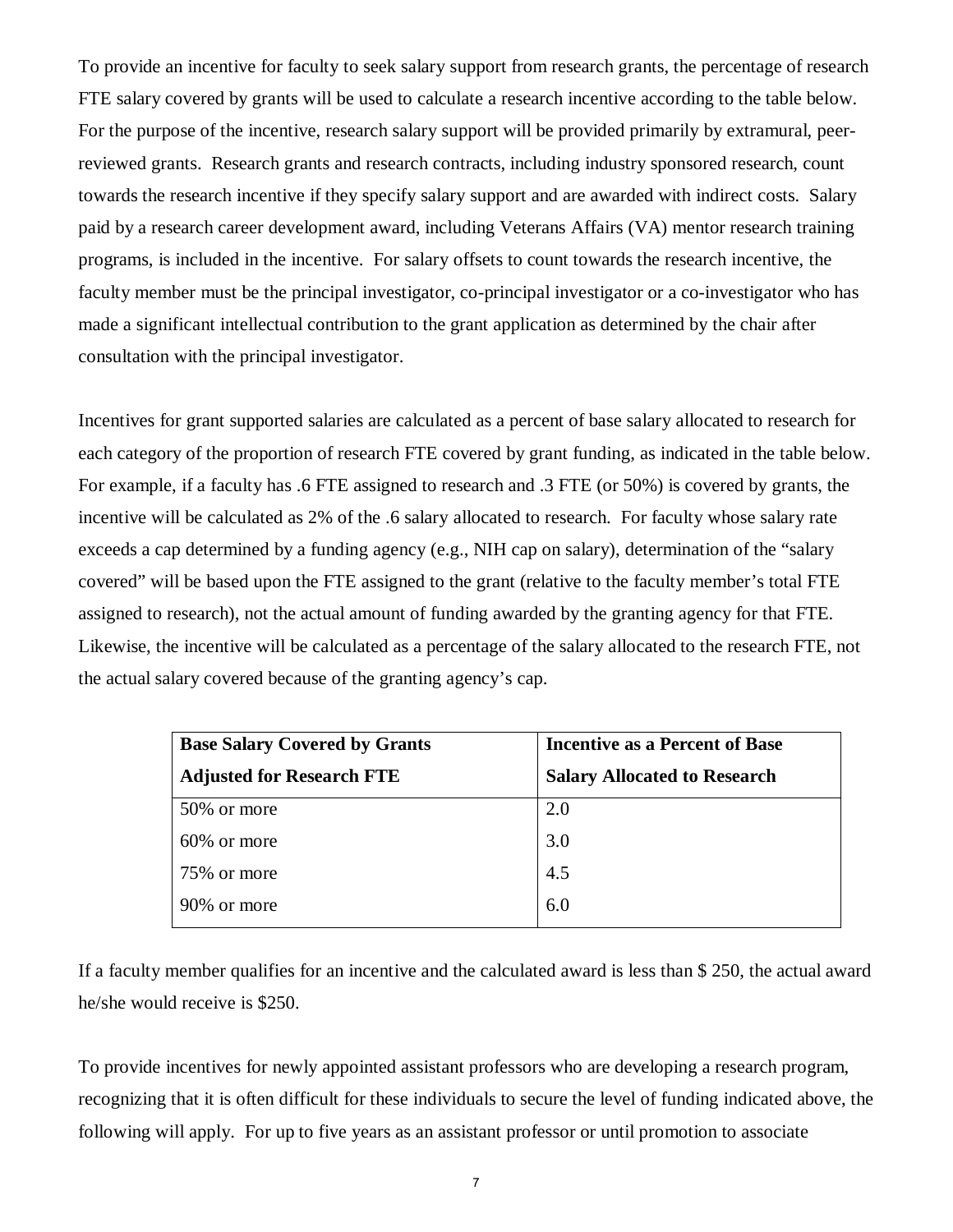professor, the table below will be used to calculate the faculty member's incentive. To participate in this program, an assistant professor must have  $\geq$  30% time assigned to research. (Department chairs can request approval of the Dean for participation in the individual research incentive by assistant professors with FTE  $< 0.30$  who have 20% or more of their research salary supported by grants.)

| Base Salary Covered by Grants for | Incentive as a Percent of Salary |
|-----------------------------------|----------------------------------|
| qualified Assistant Professors    | Allocated to Research            |
| <b>Adjusted for Research FTE</b>  |                                  |
| $> 20\%$                          | 2.0                              |
| 30% or more                       | 3.0                              |
| 45% of more                       | 4.5                              |
| 60% or more                       | 6.0                              |
|                                   |                                  |

Additional incentives will be given to promote and reward investigator-initiated, peer reviewed, competitive, large-scale research grant/contract awards. To encourage large grants that involve multiple investigators such as Program Projects and Center grants, in which each investigator contributes a separately funded project or a separate project with a dedicated budget, additional research incentives are also provided. Incentives are given for each year of the research award, for grant/contract expenditures to UF that specify salary support for the principal (PI) or lead investigator and pay indirect costs, in accordance with the table below: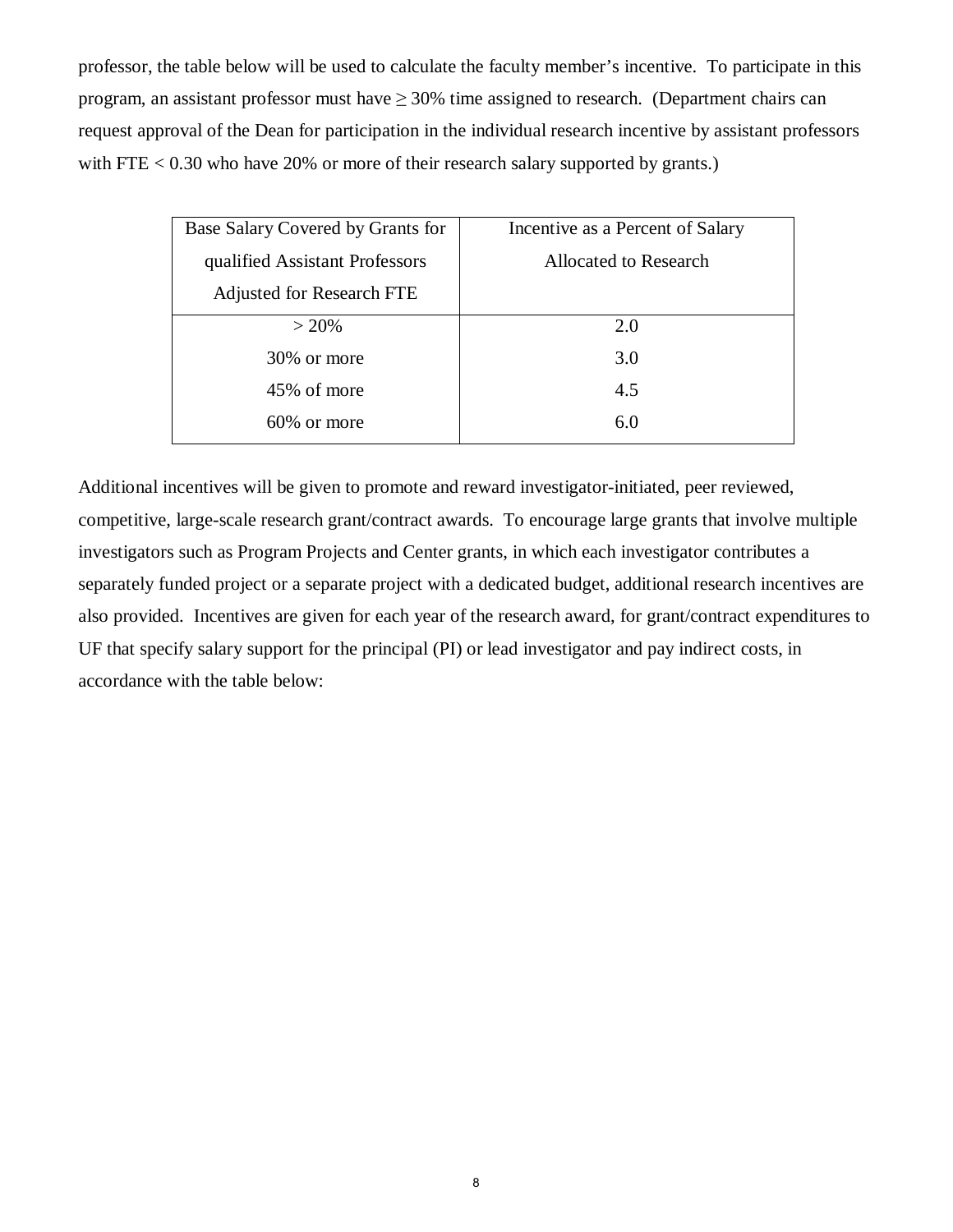| <b>Research Activity</b>                                                                                                                                                                                                                           | <b>Incentive as Percent</b><br>of Salary Charged<br>to Research Grant |
|----------------------------------------------------------------------------------------------------------------------------------------------------------------------------------------------------------------------------------------------------|-----------------------------------------------------------------------|
| PI or lead investigator on a competitive, peer-reviewed Program Project,<br>center or comparable multiple grant award, with direct costs greater than<br>\$750,000 per year.                                                                       | 6                                                                     |
| PI or lead investigator on a competitive, peer-reviewed training grant,<br>with direct expenditures greater than \$100,000 per year.                                                                                                               | 3                                                                     |
| PI or lead investigator on investigator-initiated, competitive, peer-<br>reviewed grant(s), including subproject(s) of a competitive, peer reviewed<br>Program Project, center or other multiple grant award(s) with total direct<br>expenditures: |                                                                       |
| $> $100,000$ per year                                                                                                                                                                                                                              | $\overline{4}$                                                        |
| $>$ \$500,000 per year                                                                                                                                                                                                                             | 5                                                                     |
| $> $1,000,000$ per year                                                                                                                                                                                                                            | 6                                                                     |
| $>$ \$2,000,000 per year                                                                                                                                                                                                                           | $\overline{7}$                                                        |
| PI on VA Merit Review Award with direct expenditures of \$150,000 and<br>at least a 5/8 appointment to the VHA.                                                                                                                                    | \$1,500                                                               |
| Incentive payments will be pro-rated for grants less than \$150,000.                                                                                                                                                                               |                                                                       |

The incentive that accrues to the investigator will be calculated and paid semi-annually based on the amount of base salary allocated to the research FTE, not the salary capped by a granting agency. If a grant was open for nine months, but salary was charged to the grant for only two months, then only two months of salary offset would be used to calculate the incentive amount. Fringe benefits will not be paid on incentives. To ensure that balance between assigned departmental missions is maintained, eligibility for the research incentive requires a grade of 3.0 or better in all assigned mission categories.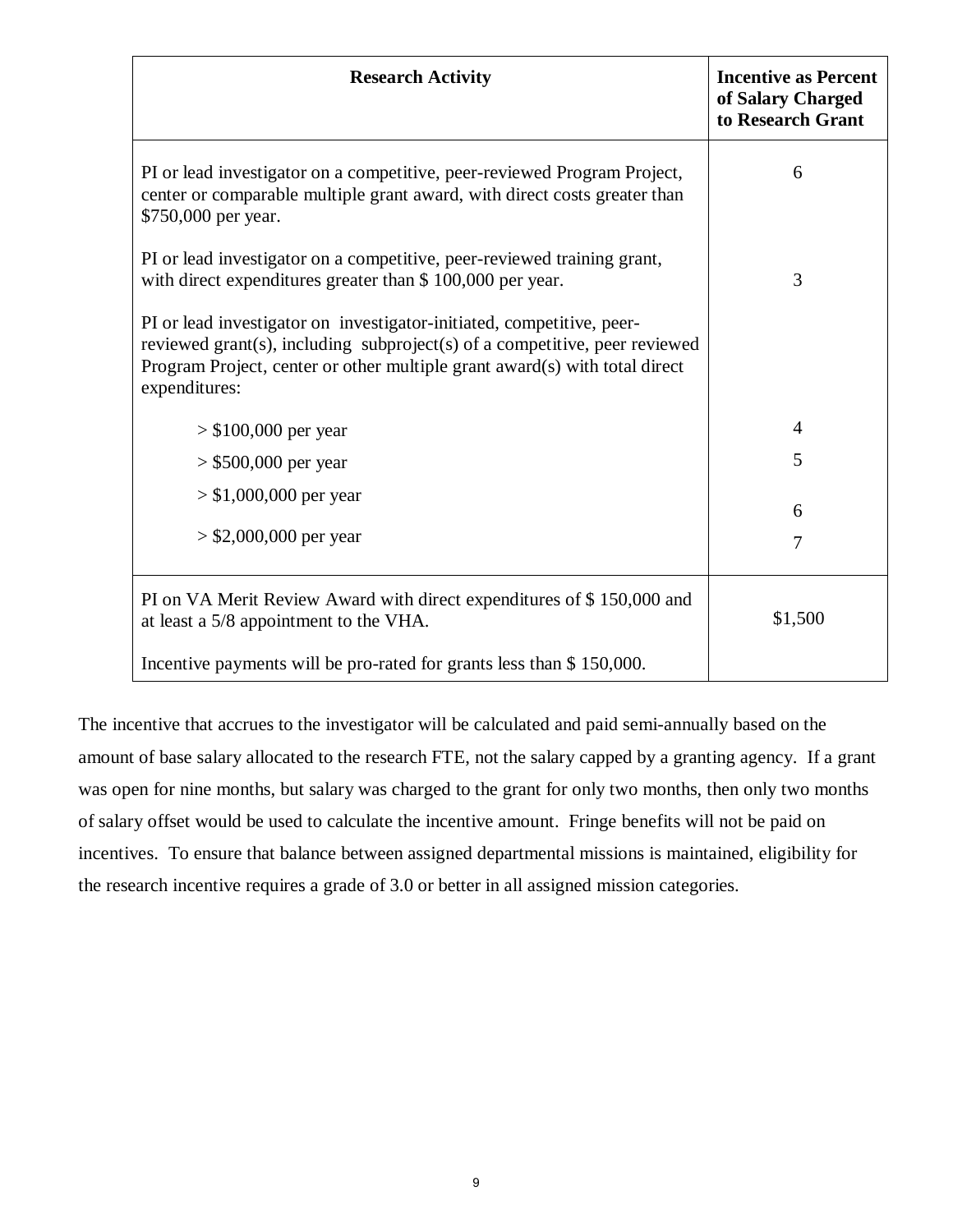### **ADMINISTRATIVE SUPPLEMENT**

An administrative supplement may be provided for significant administrative responsibilities. Administrative supplements are considered part of a faculty member's base salary. When a faculty member's administrative assignment ends, any administrative supplement associated with that assignment is removed from the faculty member's base salary. One-time payments paid to faculty members for activities such as additional duty or responsibilities are temporary and are not included in base salary*.*

### **PATIENT SAFETY AND QUALITY**

To emphasize the importance of patient safety and quality as a distinct faculty responsibility, clinical compensation scores will reflect safety and quality of care delivered. The patient care compensation score will be adjusted  $\pm 25$  percent, based on departmentally determined safety and quality metrics, to align the faculty incentives with the current strategic plan of the UF & Shands Academic Health Center, and to reward high quality and safe patient care.

Each department has determined its quality metrics. The metrics currently in place will be reviewed by the Patient Quality and Safety Executive Committee (composed of all physician directors of quality (PDQ) and Shands hospital leadership), and are expected to accurately reflect individual performance in this area. Performance on these metrics will be used to determine the quality component of the faculty compensation score. Examples of metrics that may be measured by a department include meeting Physician Quality Reporting Initiative (PQRI) metrics, patient satisfaction evaluations, core measures, and effectiveness measures such as the Surgical Care Improvement Project. In addition, effective physician leadership is a key to improving and sustaining a safe patient care environment, and evidence of effective leadership will be factored into the quality metrics for each faculty. Examples include serving as a unit based physician leader within a highly effective clinic or hospital unit, managing a quality project with measurable positive results and or effectively serving as a PDQ are all examples of physician leadership.

### **INDIVIDUAL CLINICAL INCENTIVE**

The chair will define, with input from the faculty member, annual wRVU targets. (If wRVU targets are inappropriate, a chair may request the Dean to approve an alternative method of assigning or calculating clinical productivity targets.) In determining the targets, chairs will take into consideration base salary allocated to clinical activities, clinical hours or sessions, historical performance, and opportunity. The chair must set individual wRVU targets for the faculty as a whole at a level that produces net collections sufficient to cover the cost of the clinical mission of the department and any activities intended to be supported by clinical revenue, as negotiated during the budget process. Specifically, the assigned

10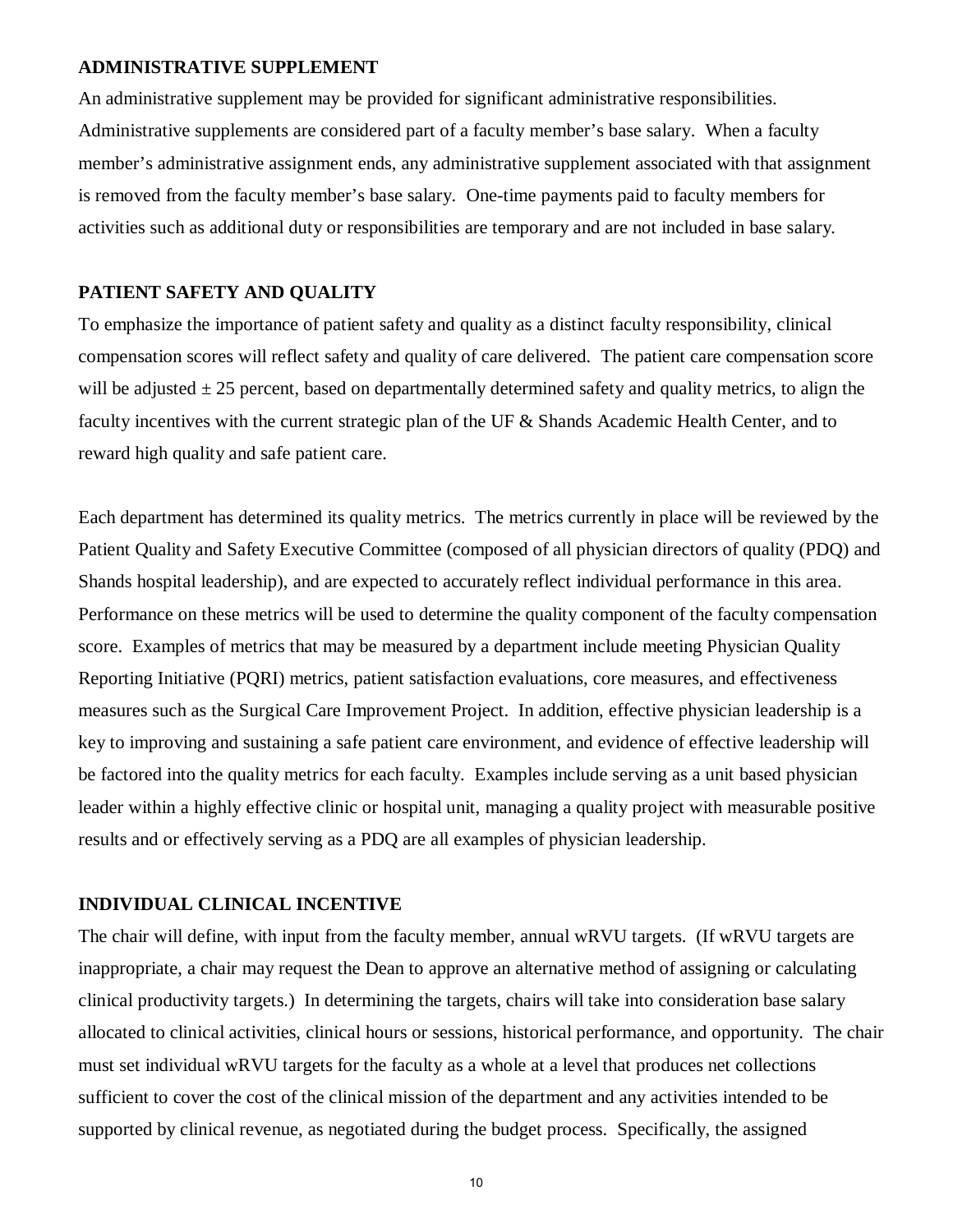departmental wRVUs as a whole must cover the approved clinical budget. Any changes in wRVU targets during the year must be approved by the Dean and documented in writing to the faculty member.

Assigned wRVUs are expected to be between the  $50<sup>th</sup>$  and  $90<sup>th</sup>$  percentile (adjusted for clinical FTE) for the individual's specialty as defined in the most recent Medical Group Management Association (MGMA) Academic Practice Compensation and Productivity Survey (EXHIBIT B). MGMA data exclude residents, physician assistants and other secondary providers. When such providers are used or in the discretion of the chair, the assigned wRVU targets may exceed the MGMA limits.

Work RVUs standardize physician services across all types of activities. Work RVUs are converted into net collections using the average ratio of wRVUs to net collections for the appropriate operational unit (department/division/specialty), updated semi-annually. The translation of wRVUs into net revenues is calculated using values appropriate for the type of work performed. Payor mix will influence this conversion factor. Net revenues for this purpose are defined as equal to gross collections less payment of billing refunds, the Dean's tax and Faculty Group Practice costs.

To participate in the clinical incentive plan, a faculty member must have at least 20% time assigned to clinical service. (Exception: Faculty supported by career development awards requiring at least 60% time commitment to research may qualify for the clinical incentive with a 0.15 FTE assigned to clinical service.) Faculty who exceed their assigned wRVU targets are eligible to receive an incentive payment.

The incentive payment is 20% of the product of the number of wRVUs above target multiplied by the departmental/division/specialty average net revenue per wRVU. The 20% may be increased by the Dean contingent on sufficient COM financial resources*.* The department is allocated 70% (less if the individual incentive increases) and the COM 10%. Payment may be made quarterly or semiannually, and the incentive is based on annual projections. Mid-year incentives will include a holdback of 25%, to be paid at year-end, to spread the incentive over the academic year and to guard against unforeseen adverse financial events in the remainder of the year. Fringe benefits are not paid on clinical incentive awards.

To ensure that balance between assigned departmental missions is maintained, eligibility for clinical incentives requires a grade of 3.0 or better in all assigned mission categories.

In circumstances where a group target seems more appropriate than an individual target departments may request approval from the Dean to use a clinical group target.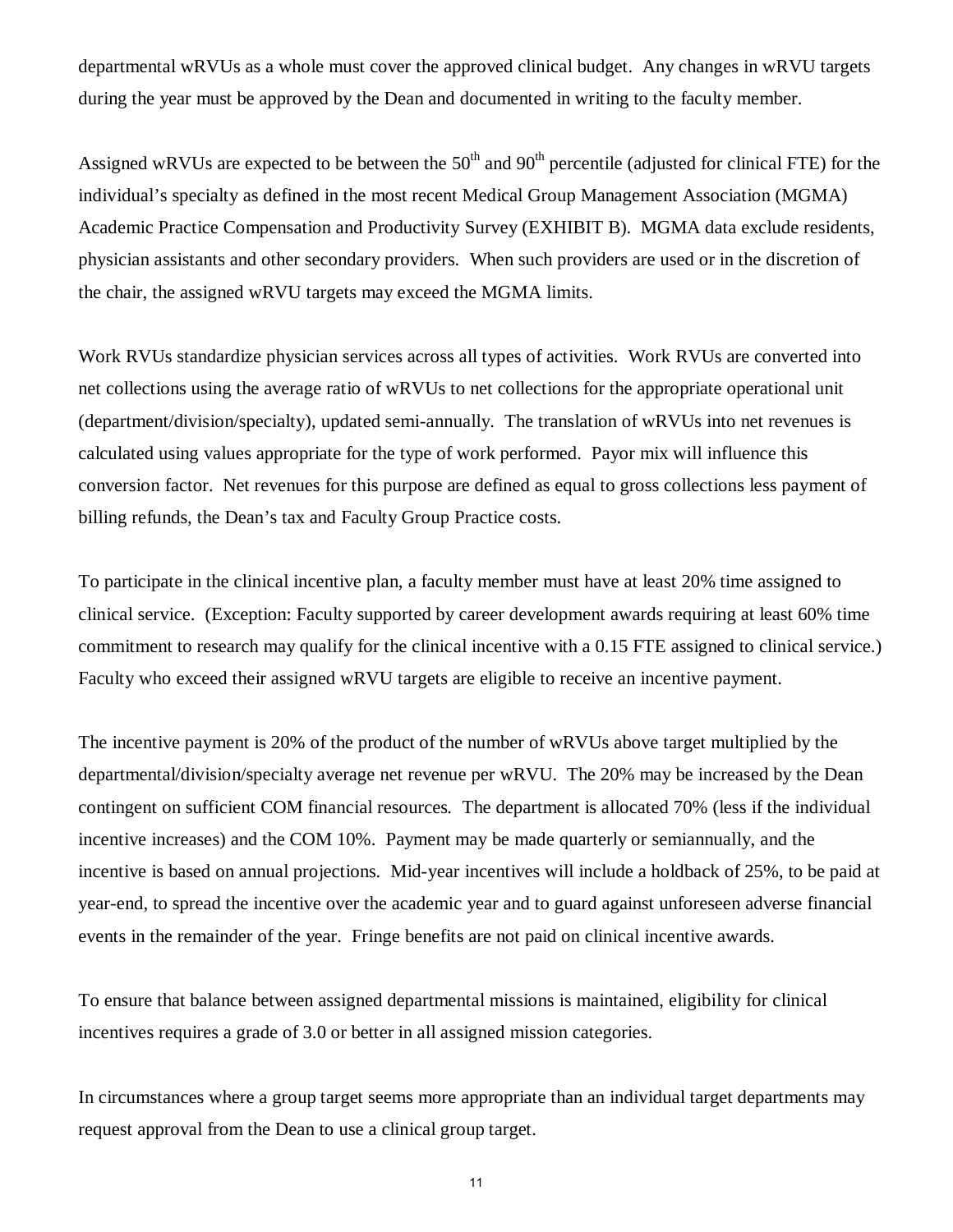For faculty with an FTE assignment on clinical contracts based upon a fee for service or fee per encounter, wRVU equivalents will be calculated and credited to faculty. The departmental or divisional average net collections per RVU will be used to determine the wRVU equivalents associated with the clinical contract with fee for services provisions.

Contracts that are based on salary cost reimbursement are excluded from the clinical incentive calculation along with that proportion of the FTE attributed to the contract, but may be incentivized according to section below on endowments and contracts.

### **ENDOWMENTS AND CONTRACTS**

COM policy permits base salary to be funded with spendable income from appropriate endowments or contracts to the extent that it is not covered by other funds (i.e., clinical income, research grants, etc.). Payments must be consistent with the legal requirements of the endowment or contract. At the Chair's discretion, when department funds are available, as part of consideration in determining an appropriate departmental incentive, the chair may consider the faculty member's efforts in personally obtaining and maintaining an endowment or contract. By way of illustration, when a chair determines consideration of faculty effort in obtaining a gift or contract that provides salary offsets, the chair may consider an incentive of 1.0 percent for 20% salary savings or more, 1.5 percent for 50% salary savings or more, 2.25 percent for 75% salary savings or more, and 3.0 percent for 90% or more salary savings to the department. Other types of gifts or contracts will be evaluated individually.

### **YEAR-END DEPARTMENT INCENTIVE**

At the end of the fiscal year and with the approval of the Dean, a department with an excess of revenues over expenses may allocate funds to pay year-end departmental incentives to faculty members. Chairs may use this incentive to reward those faculty receiving high evaluations for quality of clinical care and patient safety, obtaining endowments or contracts, or other activities which improve a department's financial performance.

Faculty eligibility for a year-end departmental incentive requires a total compensation score of 4.0 or higher and no grade less than 3.0 in any assigned mission category. In special situations, a chair can appeal to the Dean to grant a year-end departmental incentive to a faculty member who has made significant contributions to the betterment of the department, even if that faculty member does not have the grades that would otherwise qualify him/her for a year-end departmental incentive.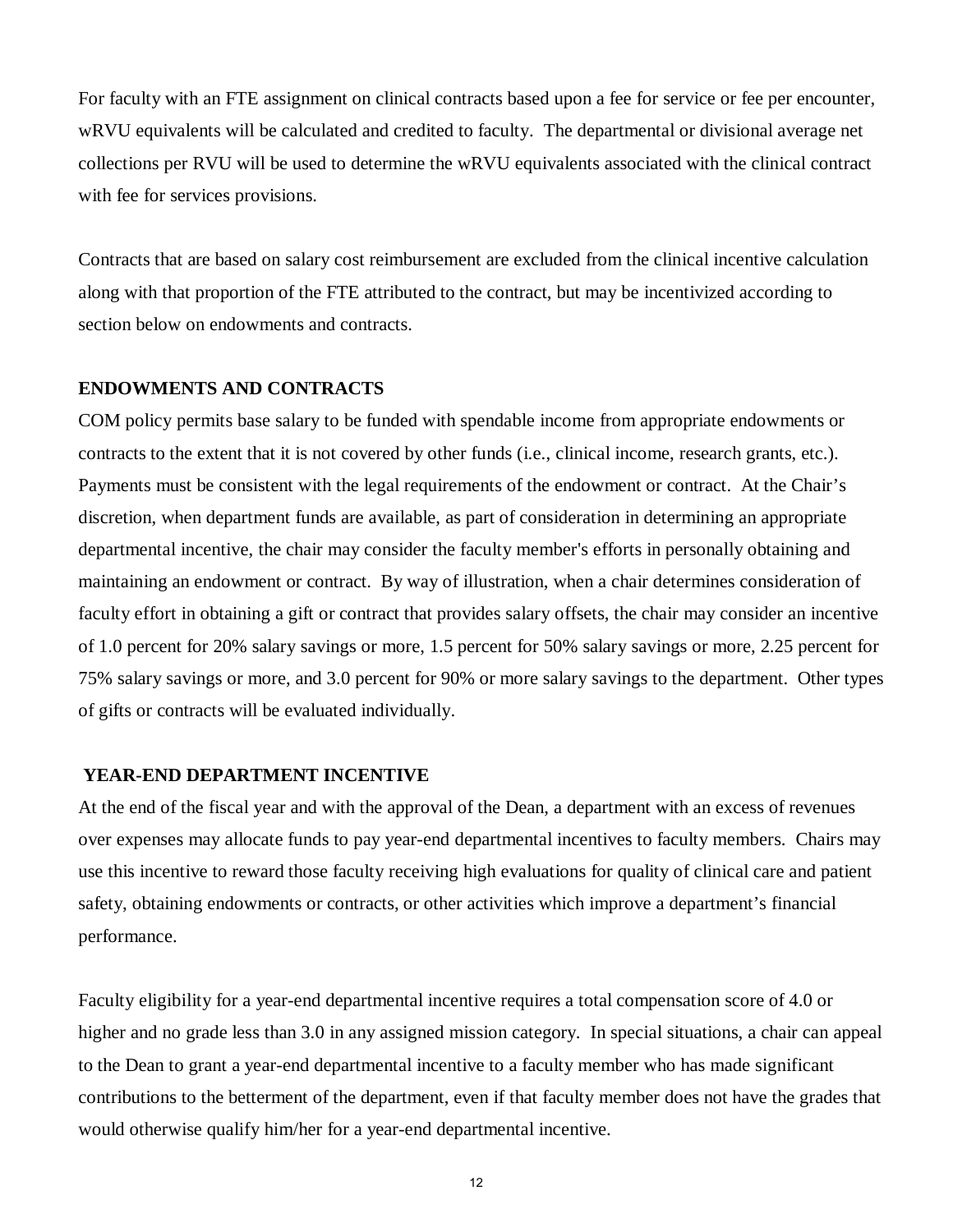### **COMPENSATION PLAN DATABASE**

The COM's Fiscal Services Division is responsible for maintaining the compensation plan database upon which incentives will be calculated and for aligning departmental budgets and FTE assignments with the compensation plan. Clinical and research performance data will be updated on a monthly basis while educational performance will be updated on a semester basis. Faculty may access their individual accounts and monitor their performance toward assigned targets at the following address:

[http://apps.comfs.ufl.edu/compplan.](http://apps.comfs.ufl.edu/compplan) A Gatorlink identification and password are required to access the compensation plan database.

### **RESOLUTION OF CONFLICT AND GRIEVANCES**

Implementation of the compensation plan requires negotiation between a faculty member and his/her chair or designee. In the rare circumstance when a faculty member cannot reach agreement with his/her chair, the faculty member may appeal to the Dean. In addition, faculty members may pursue their concerns/disputes regarding compensation plan issues through the University of Florida's faculty grievance process.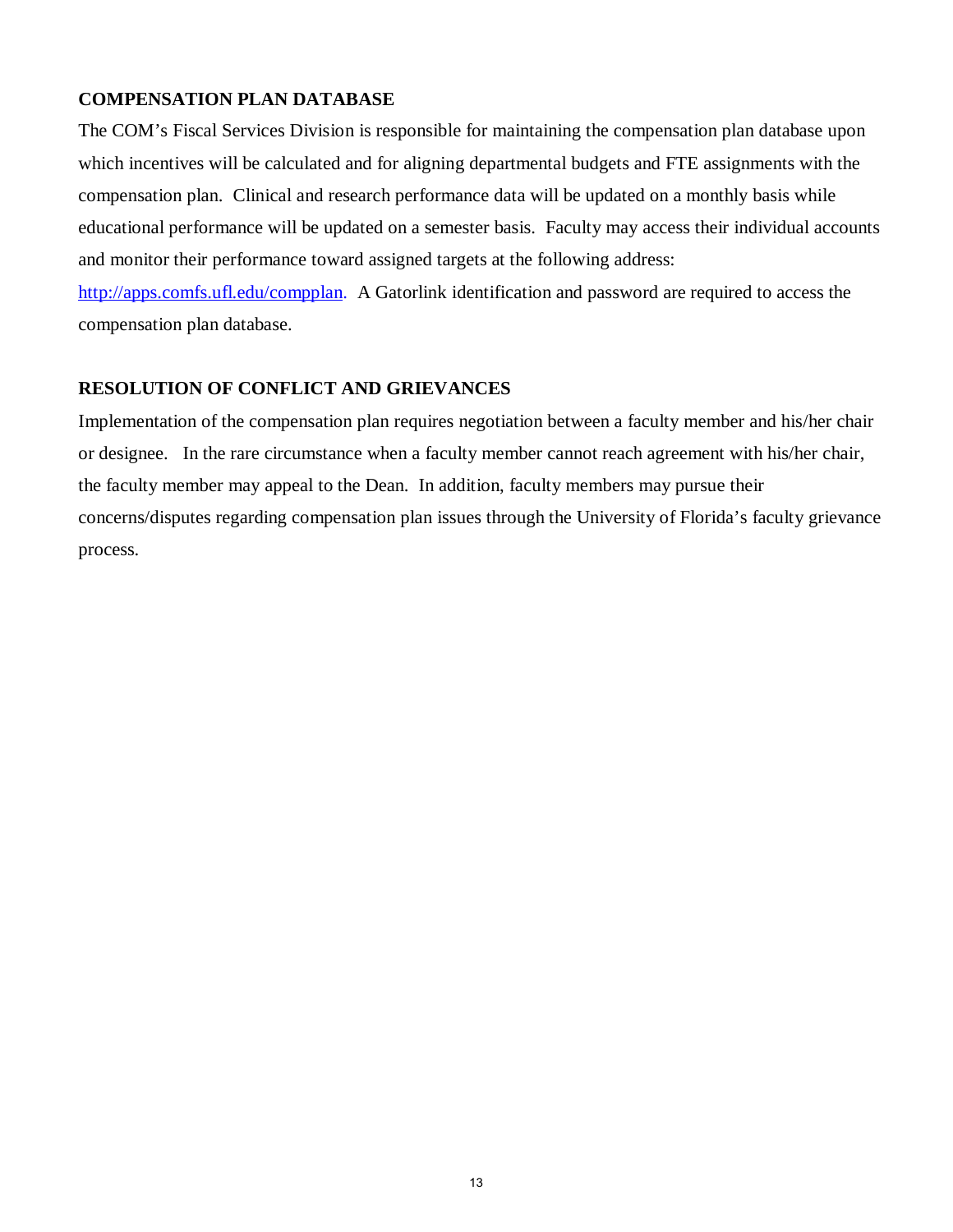# **TIMELINE**

The annual evaluation period for faculty members coincides with the fiscal year beginning July  $1<sup>st</sup>$  and ending June 30<sup>th</sup>. The review of clinical productivity data for incentive pay purposes also is based on the fiscal year time frame. The conversion factor for wRVUs to net revenue will be determined quarterly beginning with the start of the fiscal year. The complete timeline is below.

| Month           | Activity                                                                                                                                                                                                               |
|-----------------|------------------------------------------------------------------------------------------------------------------------------------------------------------------------------------------------------------------------|
| July 1          | Start of fiscal year and faculty evaluation period.                                                                                                                                                                    |
| Jan/Feb         | Budget goals, discussion with individual faculty, specifically wRVU targets and<br>research funding.                                                                                                                   |
| Feb             | Semi-annual individual clinical or research incentive payments to be awarded if<br>approved by the Dean.                                                                                                               |
| Spring semester | <b>Recognition of Exemplary Teachers</b>                                                                                                                                                                               |
| April           | Budget goals established for clinical departments for next fiscal year.                                                                                                                                                |
| May             | Budget process finalized.                                                                                                                                                                                              |
| June            | Departments notified of eligible candidates for teaching incentives.                                                                                                                                                   |
| June            | End of fiscal year. FY faculty evaluation period ends.                                                                                                                                                                 |
| July 1          | Start of fiscal year.                                                                                                                                                                                                  |
| July 15         | Clinical evaluation base grades assigned by COM and distributed to chairs.                                                                                                                                             |
|                 | Departmental wRVU targets distributed to clinical departments.                                                                                                                                                         |
|                 | Annual faculty evaluations conducted for prior fiscal year and assignment of new<br>faculty productivity targets for current fiscal year (due to summer vacation plans,<br>some evaluations may be conducted in June). |
|                 | Determine size (if any) of departmental year-end Departmental incentive pool and<br>eligible faculty. Date of payments determined by Dean.                                                                             |
| Aug $15$        | Deadline for chairs to issue annual letters of evaluation to faculty.                                                                                                                                                  |
|                 | Faculty letters of next FY assignment, signed by chair and faculty member, due to<br>Jan Eller's office.                                                                                                               |
| Aug $15$        | Deadline for submission of teaching incentive applications.                                                                                                                                                            |
| Sept 15         | Recommendation of Teaching Selection Committee due in Dean's office.                                                                                                                                                   |
| Fall semester   | Deadline for compensation letters to faculty as established by the Dean.                                                                                                                                               |
|                 | Payment of individual clinical, research and teaching incentives as approved by the<br>Dean.                                                                                                                           |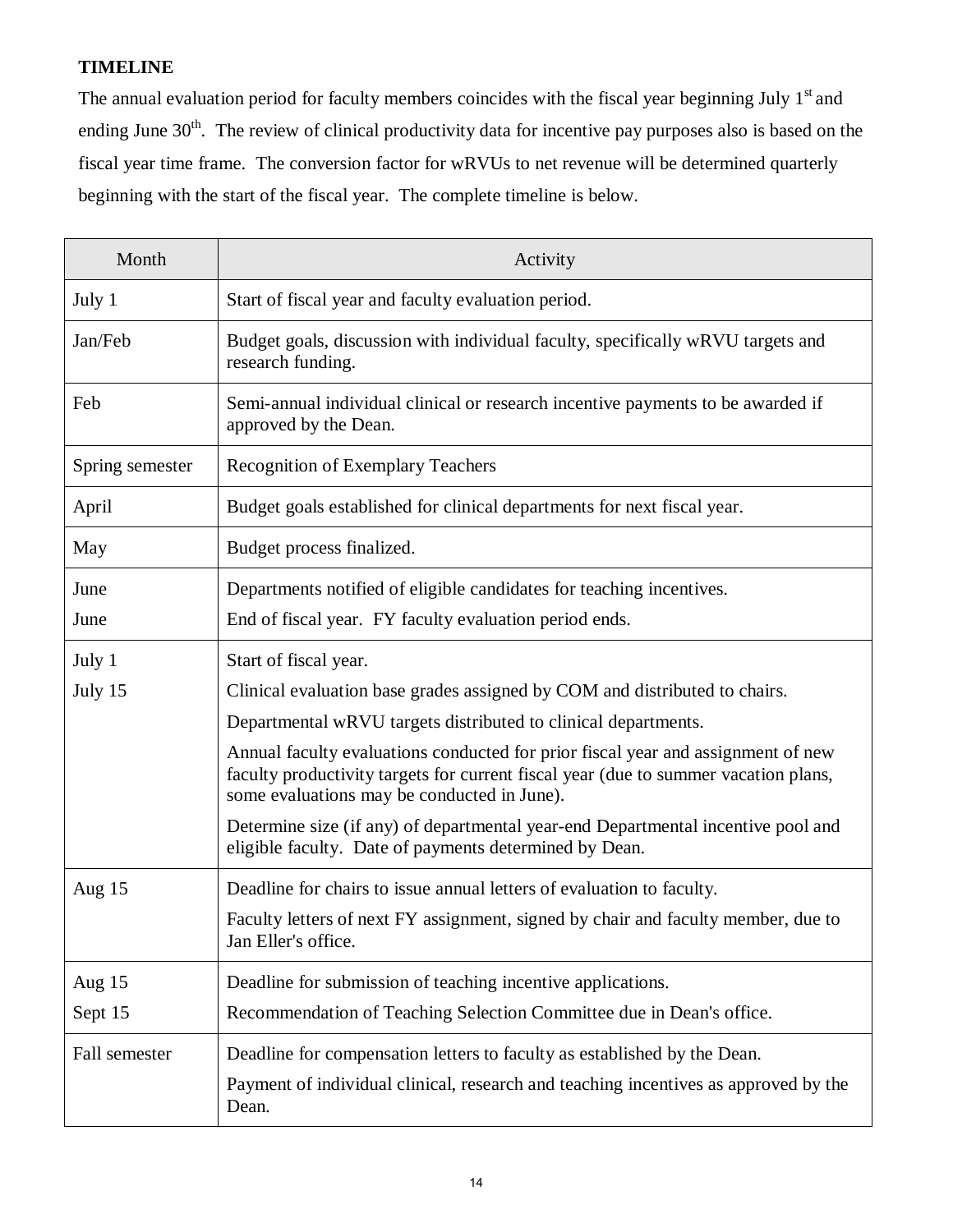# University of Florida College of Medicine Faculty Compensation Plan **Compensation Benchmarks for**

### **Faculty in Clinical Department with MD Degree**

| <b>Department/Specialty</b>                  | <b>Percentile</b> |     | Rank                                 |     |
|----------------------------------------------|-------------------|-----|--------------------------------------|-----|
|                                              |                   |     | <b>Assistant Associate Professor</b> |     |
| Anesthesiology: General                      | 20th Percentile   | 218 | 235                                  | 240 |
|                                              | 75th Percentile   | 310 | 345                                  | 357 |
|                                              |                   |     |                                      |     |
| Anesthesiology: Pain Management              | 20th Percentile   | 220 | 226                                  | 267 |
|                                              | 75th Percentile   | 295 | 313                                  | 331 |
| Anesthesiology: Pediatric                    | 20th Percentile   | 220 | 254                                  | 256 |
|                                              | 75th Percentile   | 336 | 371                                  | 357 |
|                                              |                   |     |                                      |     |
| Dermatology (excluding Mohs Surgery)         | 20th Percentile   | 150 | 182                                  | 184 |
|                                              | 75th Percentile   | 287 | 321                                  | 355 |
|                                              |                   |     |                                      |     |
| Dermatology: Mohs Surgery                    | 20th Percentile   | 272 | 235                                  | 272 |
|                                              | 75th Percentile   | 478 | 715                                  | 485 |
| Allergy/Immunology-Med.                      | 20th Percentile   | 91  | 132                                  | 169 |
|                                              | 75th Percentile   | 180 | 206                                  | 249 |
|                                              |                   |     |                                      |     |
| Cardiology: Invasive Interventional-Med.     | 20th Percentile   | 221 | 249                                  | 251 |
|                                              | 75th Percentile   | 390 | 430                                  | 439 |
| Cardiology: Invasive Non-interventional-Med. | 20th Percentile   | 200 | 219                                  | 212 |
|                                              | 75th Percentile   | 315 | 331                                  | 378 |
|                                              |                   |     |                                      |     |
| Cardiology: Non-invasive-Med.                | 20th Percentile   | 158 | 187                                  | 211 |
|                                              | 75th Percentile   | 268 | 293                                  | 325 |
|                                              |                   |     |                                      |     |
| Critical/Intensive Care-Med.                 | 20th Percentile   | 150 | 169                                  | 197 |
|                                              | 75th Percentile   | 199 | 237                                  | 294 |
| Endocrinology-Med.                           | 20th Percentile   | 111 | 140                                  | 165 |
|                                              | 75th Percentile   | 159 | 194                                  | 248 |
|                                              |                   |     |                                      |     |
| Gastroenterology-Med.                        | 20th Percentile   | 165 | 195                                  | 215 |
|                                              | 75th Percentile   | 270 | 330                                  | 350 |
| <b>General Internal Medicine</b>             | 20th Percentile   | 130 | 144                                  | 175 |
|                                              | 75th Percentile   | 180 | 216                                  | 261 |
|                                              |                   |     |                                      |     |
| Geriatrics-Med.                              | 20th Percentile   | 120 | 146                                  | 167 |
|                                              | 75th Percentile   | 161 | 189                                  | 233 |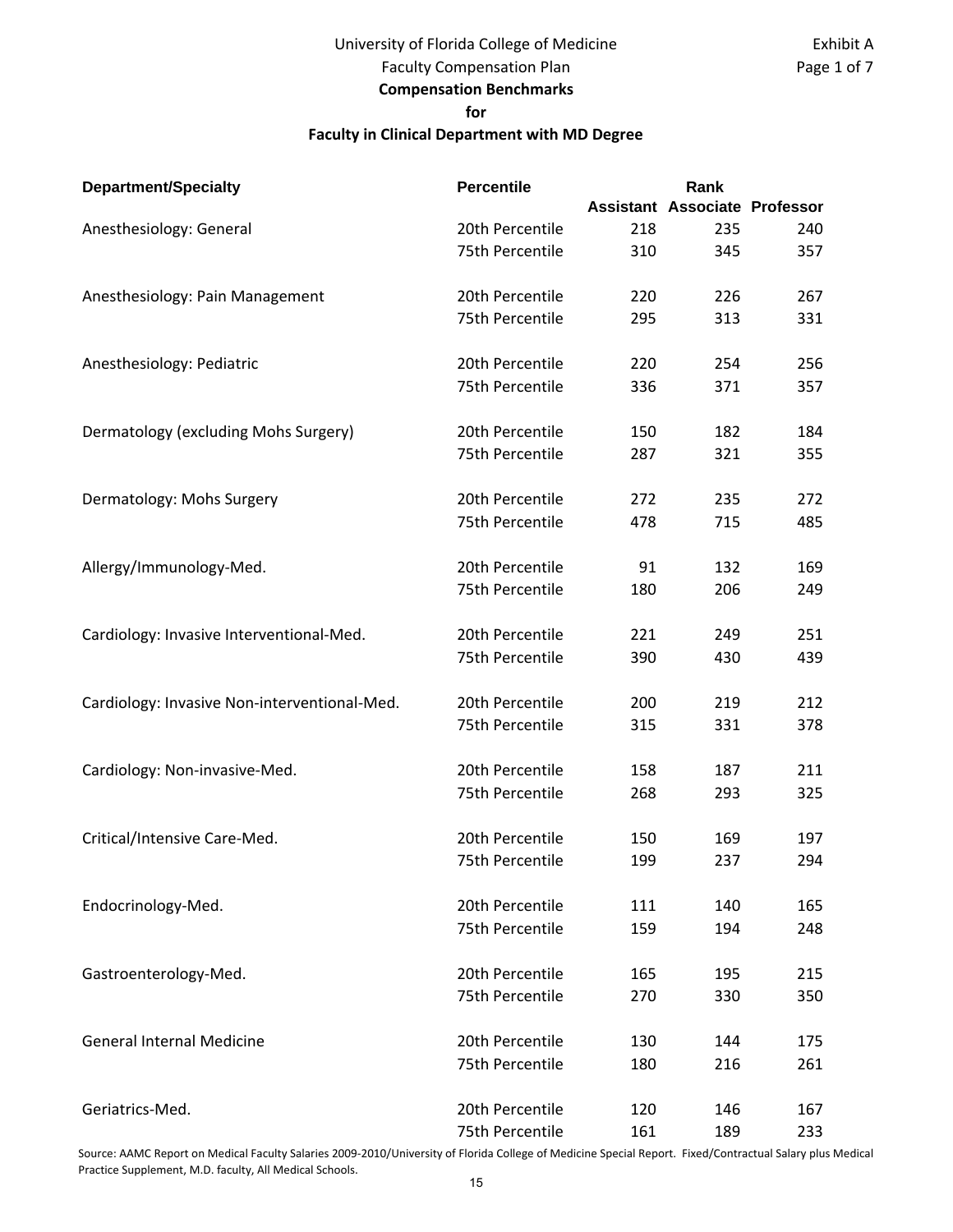## University of Florida College of Medicine Faculty Compensation Plan

# **Compensation Benchmarks**

#### **for**

### **Faculty in Clinical Department with MD Degree**

| <b>Department/Specialty</b>        | <b>Percentile</b> |     | Rank                                 |     |
|------------------------------------|-------------------|-----|--------------------------------------|-----|
|                                    |                   |     | <b>Assistant Associate Professor</b> |     |
| Hematology/Oncology-Med.           | 20th Percentile   | 150 | 173                                  | 209 |
|                                    | 75th Percentile   | 219 | 260                                  | 323 |
| <b>Hospital Medicine</b>           | 20th Percentile   | 149 | 155                                  | 191 |
|                                    | 75th Percentile   | 185 | 202                                  | 274 |
| Infectious Disease-Med.            | 20th Percentile   | 115 | 138                                  | 175 |
|                                    | 75th Percentile   | 150 | 180                                  | 246 |
| Nephrology-Med.                    | 20th Percentile   | 127 | 158                                  | 195 |
|                                    | 75th Percentile   | 185 | 224                                  | 274 |
| Pulmonary-Med.                     | 20th Percentile   | 135 | 167                                  | 188 |
|                                    | 75th Percentile   | 205 | 228                                  | 272 |
| Rheumatology-Med.                  | 20th Percentile   | 110 | 134                                  | 170 |
|                                    | 75th Percentile   | 157 | 191                                  | 240 |
| <b>Other Medicine</b>              | 20th Percentile   | 122 | 150                                  | 180 |
|                                    | 75th Percentile   | 207 | 243                                  | 302 |
| OB/GYN: General                    | 20th Percentile   | 162 | 188                                  | 195 |
|                                    | 75th Percentile   | 240 | 266                                  | 333 |
| OB/GYN: Gynecologic Oncology       | 20th Percentile   | 200 | 229                                  | 240 |
|                                    | 75th Percentile   | 271 | 392                                  | 438 |
| OB/GYN: Maternal & Fetal           | 20th Percentile   | 183 | 220                                  | 255 |
|                                    | 75th Percentile   | 304 | 323                                  | 380 |
| OB/GYN: Reproductive Endocrinology | 20th Percentile   | 166 | 209                                  | 233 |
|                                    | 75th Percentile   | 243 | 319                                  | 375 |
| OB/GYN: Other OB/GYN               | 20th Percentile   | 150 | 196                                  | 153 |
|                                    | 75th Percentile   | 224 | 280                                  | 268 |
| Pathology: Anatomic                | 20th Percentile   | 150 | 179                                  | 211 |
|                                    | 75th Percentile   | 192 | 230                                  | 287 |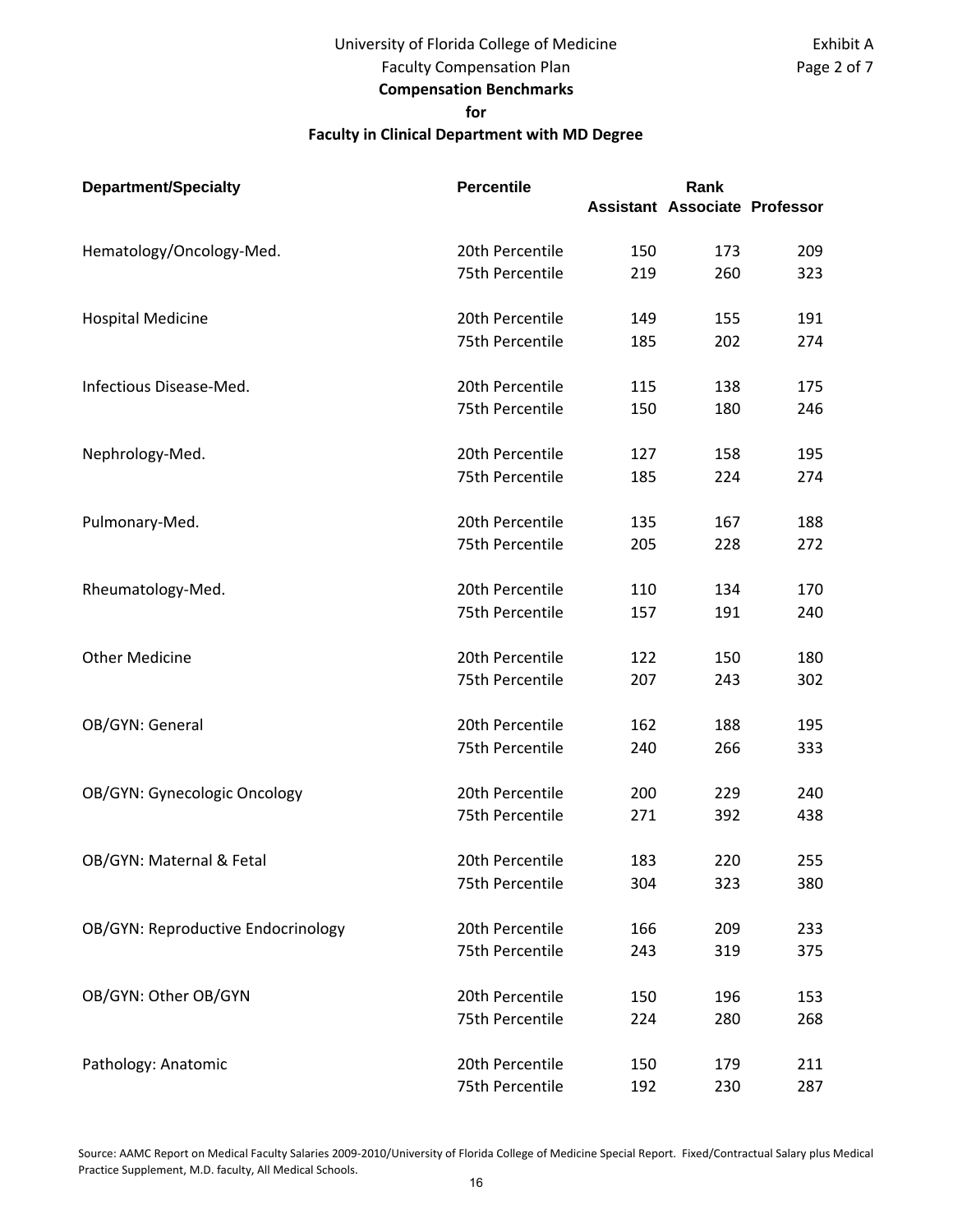## University of Florida College of Medicine Faculty Compensation Plan **Compensation Benchmarks for**

### **Faculty in Clinical Department with MD Degree**

| <b>Department/Specialty</b>     | <b>Percentile</b> |     | Rank                                 |     |
|---------------------------------|-------------------|-----|--------------------------------------|-----|
|                                 |                   |     | <b>Assistant Associate Professor</b> |     |
| Pathology: Clinical             | 20th Percentile   | 145 | 174                                  | 202 |
|                                 | 75th Percentile   | 185 | 232                                  | 292 |
| Pathology: Other Pathology      | 20th Percentile   | 117 | 130                                  | 181 |
|                                 | 75th Percentile   | 193 | 208                                  | 268 |
| <b>Adolescent Medicine-Peds</b> | 20th Percentile   | 113 | 139                                  | 157 |
|                                 | 75th Percentile   | 133 | 165                                  | 217 |
| Allergy/Immunology-Peds.        | 20th Percentile   | 120 | 137                                  | 161 |
|                                 | 75th Percentile   | 146 | 190                                  | 242 |
| Child & Adolescent Psychiatry   | 20th Percentile   | 140 | 145                                  | 171 |
|                                 | 75th Percentile   | 183 | 214                                  | 239 |
| Critical/Intensive Care-Peds.   | 20th Percentile   | 151 | 182                                  | 225 |
|                                 | 75th Percentile   | 201 | 240                                  | 293 |
| Emergency Medicine-Peds.        | 20th Percentile   | 143 | 179                                  | 188 |
|                                 | 75th Percentile   | 191 | 227                                  | 245 |
| Endocrinology-Peds.             | 20th Percentile   | 115 | 132                                  | 165 |
|                                 | 75th Percentile   | 139 | 173                                  | 206 |
| Gastroenterology-Peds.          | 20th Percentile   | 140 | 170                                  | 186 |
|                                 | 75th Percentile   | 172 | 204                                  | 257 |
| <b>General Pediatrics</b>       | 20th Percentile   | 117 | 134                                  | 157 |
|                                 | 75th Percentile   | 160 | 183                                  | 238 |
| Genetics-Peds.                  | 20th Percentile   | 110 | 132                                  | 156 |
|                                 | 75th Percentile   | 136 | 163                                  | 225 |
| Hematology/Oncology-Peds.       | 20th Percentile   | 125 | 150                                  | 184 |
|                                 | 75th Percentile   | 150 | 187                                  | 249 |
| Hospital Medicine-Peds.         | 20th Percentile   | 125 | 137                                  | 180 |
|                                 | 75th Percentile   | 151 | 187                                  | 218 |
| Infectious Disease-Peds.        | 20th Percentile   | 106 | 126                                  | 159 |
|                                 | 75th Percentile   | 132 | 153                                  | 225 |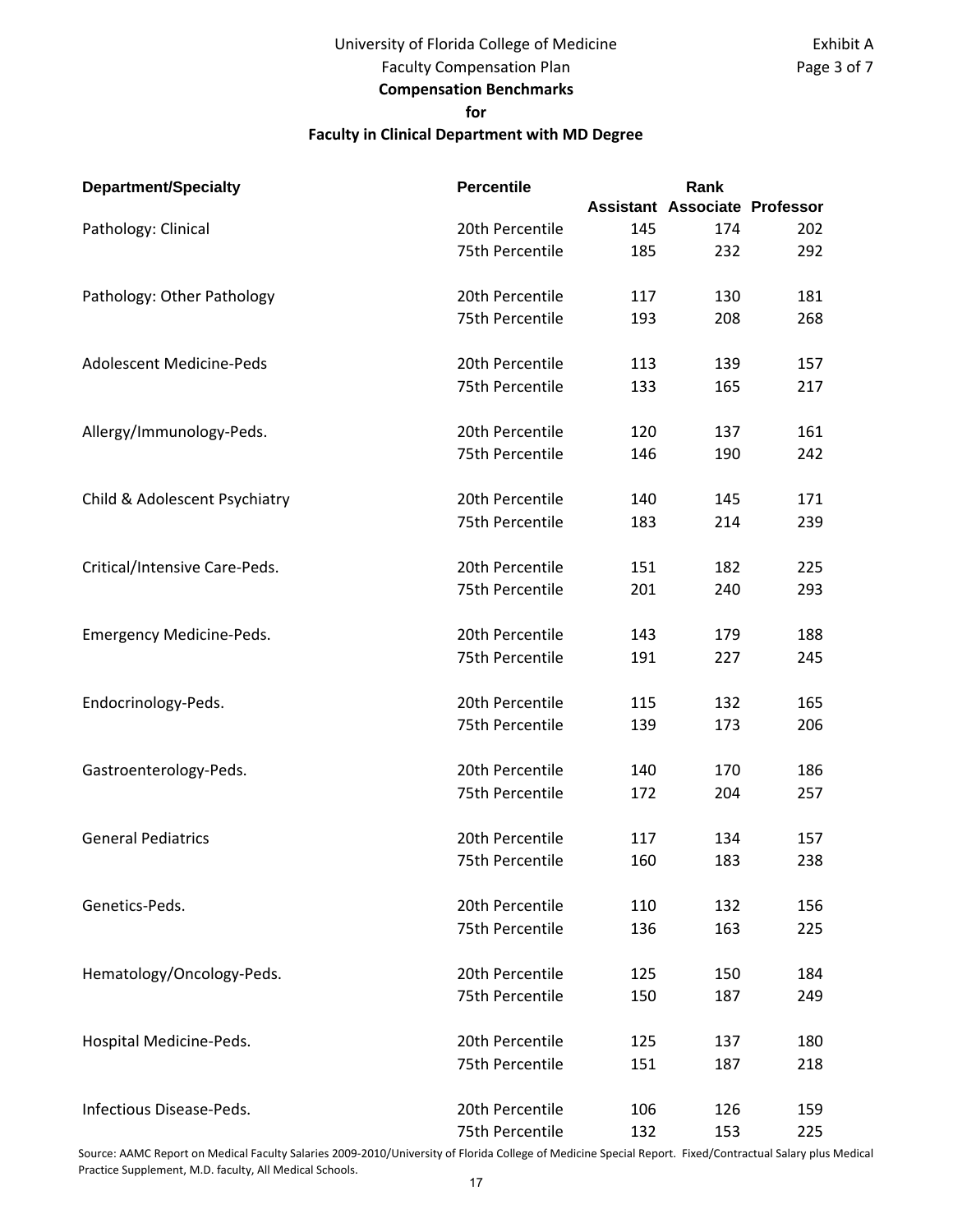# University of Florida College of Medicine

Faculty Compensation Plan **Compensation Benchmarks**

### **for**

### **Faculty in Clinical Department with MD Degree**

| <b>Department/Specialty</b>              | <b>Percentile</b> |     | Rank                                 |     |
|------------------------------------------|-------------------|-----|--------------------------------------|-----|
|                                          |                   |     | <b>Assistant Associate Professor</b> |     |
| Neonatology                              | 20th Percentile   | 145 | 177                                  | 203 |
|                                          | 75th Percentile   | 203 | 240                                  | 292 |
| Nephrology-Peds.                         | 20th Percentile   | 120 | 140                                  | 168 |
|                                          | 75th Percentile   | 148 | 182                                  | 221 |
| Neurology-Peds.                          | 20th Percentile   | 131 | 157                                  | 185 |
|                                          | 75th Percentile   | 164 | 195                                  | 240 |
| <b>Pediatric Cardiology</b>              | 20th Percentile   | 155 | 190                                  | 218 |
|                                          | 75th Percentile   | 205 | 256                                  | 316 |
| Pulmonary-Peds.                          | 20th Percentile   | 125 | 151                                  | 173 |
|                                          | 75th Percentile   | 158 | 190                                  | 232 |
| Rheumatology-Peds.                       | 20th Percentile   | 125 | 145                                  | 163 |
|                                          | 75th Percentile   | 141 | 175                                  | 199 |
| Diagnostic Radiology: Interventional     | 20th Percentile   | 220 | 284                                  | 279 |
|                                          | 75th Percentile   | 386 | 434                                  | 400 |
| Diagnostic Radiology: Non-interventional | 20th Percentile   | 238 | 245                                  | 270 |
|                                          | 75th Percentile   | 343 | 349                                  | 397 |
| <b>Nuclear Medicine</b>                  | 20th Percentile   | 214 | 241                                  | 239 |
|                                          | 75th Percentile   | 342 | 306                                  | 379 |
| <b>Radiation Oncology</b>                | 20th Percentile   | 230 | 272                                  | 285 |
|                                          | 75th Percentile   | 340 | 375                                  | 437 |
| <b>Other Radiology</b>                   | 20th Percentile   | 237 | 250                                  | 288 |
|                                          | 75th Percentile   | 506 | 434                                  | 475 |
| <b>General Surgery</b>                   | 20th Percentile   | 185 | 230                                  | 224 |
|                                          | 75th Percentile   | 282 | 356                                  | 411 |
| Neurosurgery                             | 20th Percentile   | 265 | 300                                  | 278 |
|                                          | 75th Percentile   | 454 | 552                                  | 583 |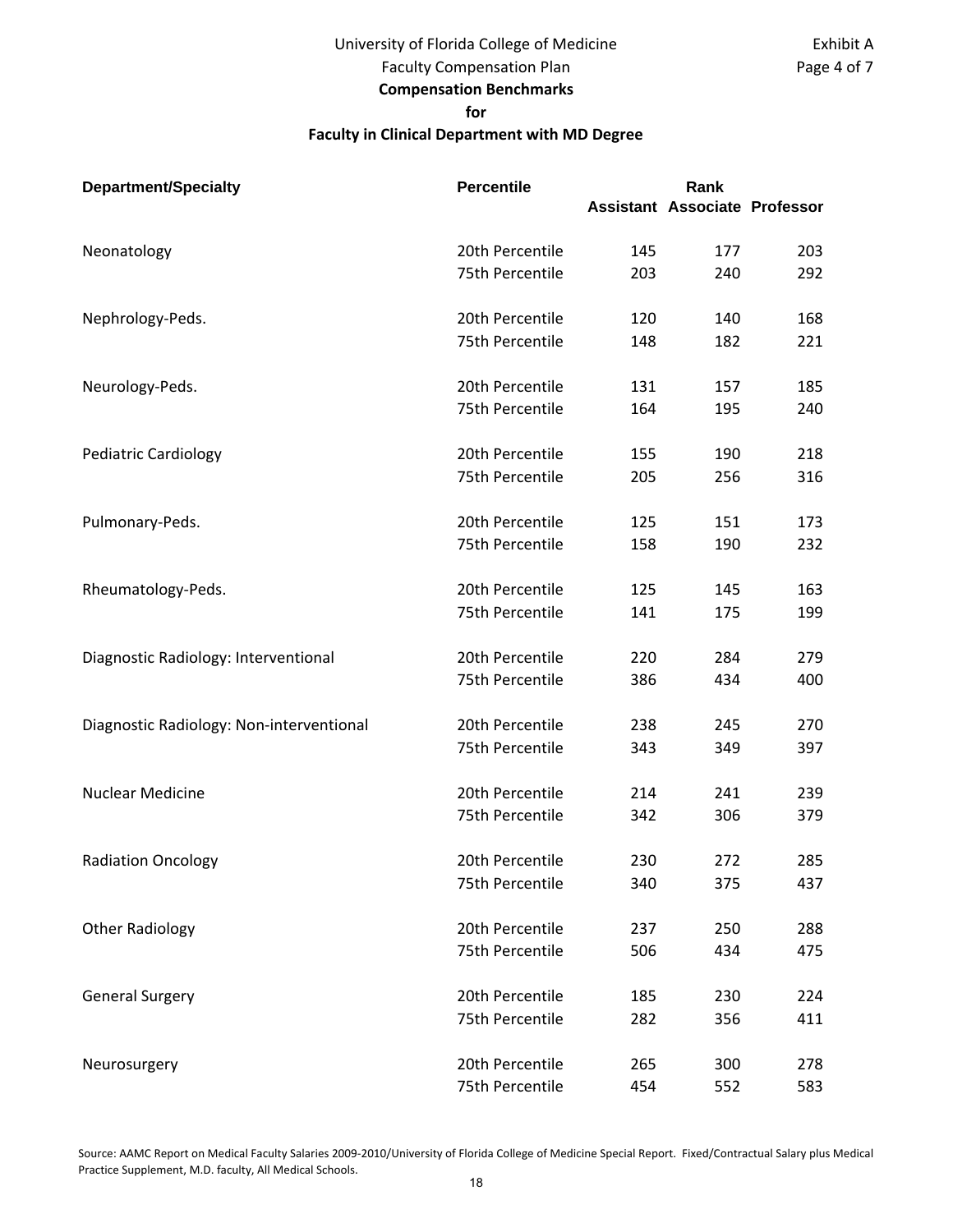## University of Florida College of Medicine Faculty Compensation Plan

# **Compensation Benchmarks**

#### **for**

### **Faculty in Clinical Department with MD Degree**

| <b>Department/Specialty</b>         | <b>Percentile</b> |     | Rank                                 |     |
|-------------------------------------|-------------------|-----|--------------------------------------|-----|
|                                     |                   |     | <b>Assistant Associate Professor</b> |     |
| <b>Orthopaedic Surgery</b>          | 20th Percentile   | 220 | 268                                  | 269 |
|                                     | 75th Percentile   | 419 | 508                                  | 500 |
| <b>Pediatric Surgery</b>            | 20th Percentile   | 250 | 296                                  | 350 |
|                                     | 75th Percentile   | 378 | 425                                  | 561 |
| <b>Plastic Surgery</b>              | 20th Percentile   | 200 | 232                                  | 270 |
|                                     | 75th Percentile   | 330 | 390                                  | 513 |
| <b>Surgical Oncology</b>            | 20th Percentile   | 200 | 210                                  | 238 |
|                                     | 75th Percentile   | 254 | 345                                  | 387 |
| Thoracic & Cardiovascular Surgery   | 20th Percentile   | 231 | 293                                  | 315 |
|                                     | 75th Percentile   | 401 | 525                                  | 622 |
| <b>Transplant Surgery</b>           | 20th Percentile   | 205 | 244                                  | 254 |
|                                     | 75th Percentile   | 315 | 398                                  | 502 |
| <b>Trauma/Critical Care Surgery</b> | 20th Percentile   | 200 | 248                                  | 254 |
|                                     | 75th Percentile   | 283 | 352                                  | 371 |
| Urology                             | 20th Percentile   | 196 | 227                                  | 261 |
|                                     | 75th Percentile   | 304 | 365                                  | 404 |
| <b>Vascular Surgery</b>             | 20th Percentile   | 215 | 257                                  | 276 |
|                                     | 75th Percentile   | 303 | 451                                  | 422 |
| <b>Emergency Medicine</b>           | 20th Percentile   | 181 | 195                                  | 203 |
|                                     | 75th Percentile   | 231 | 254                                  | 275 |
| <b>Family Medicine</b>              | 20th Percentile   | 130 | 146                                  | 160 |
|                                     | 75th Percentile   | 169 | 188                                  | 206 |
| Neurology                           | 20th Percentile   | 125 | 150                                  | 178 |
|                                     | 75th Percentile   | 174 | 209                                  | 250 |
| Ophthalmology                       | 20th Percentile   | 134 | 165                                  | 193 |
|                                     | 75th Percentile   | 226 | 302                                  | 340 |
| Otolaryngology                      | 20th Percentile   | 184 | 215                                  | 247 |
|                                     | 75th Percentile   | 275 | 342                                  | 394 |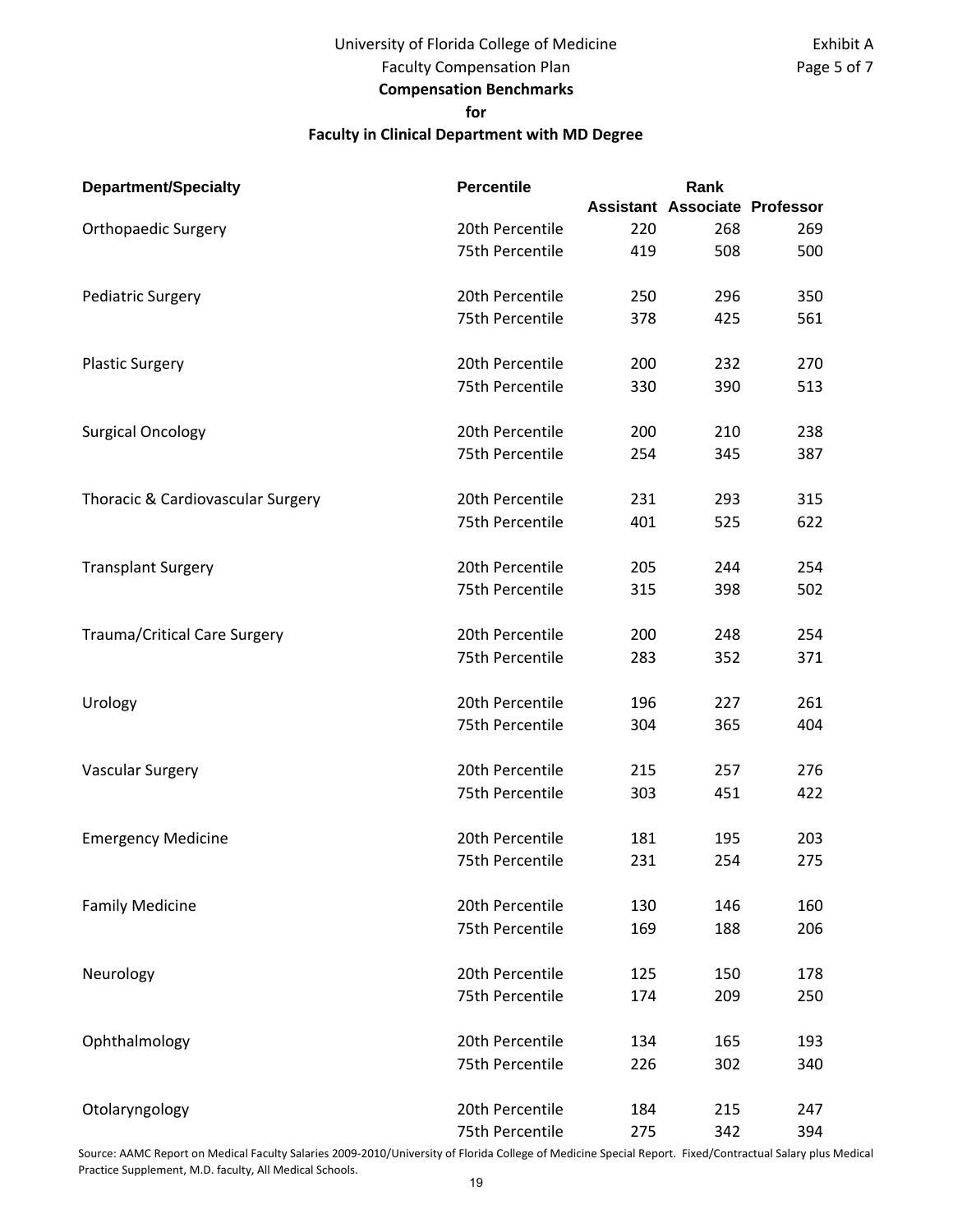# University of Florida College of Medicine

# Faculty Compensation Plan

# **Compensation Benchmarks**

**for**

### **Faculty in Clinical Department with MD Degree**

| <b>Department/Specialty</b>        | <b>Percentile</b> |     | Rank                          |     |  |
|------------------------------------|-------------------|-----|-------------------------------|-----|--|
|                                    |                   |     | Assistant Associate Professor |     |  |
|                                    |                   |     |                               |     |  |
| Physical Medicine & Rehabilitation | 20th Percentile   | 135 | 155                           | 185 |  |
|                                    | 75th Percentile   | 216 | 227                           | 257 |  |
| Psychiatry                         | 20th Percentile   | 129 | 149                           | 168 |  |
|                                    | 75th Percentile   | 178 | 200                           | 250 |  |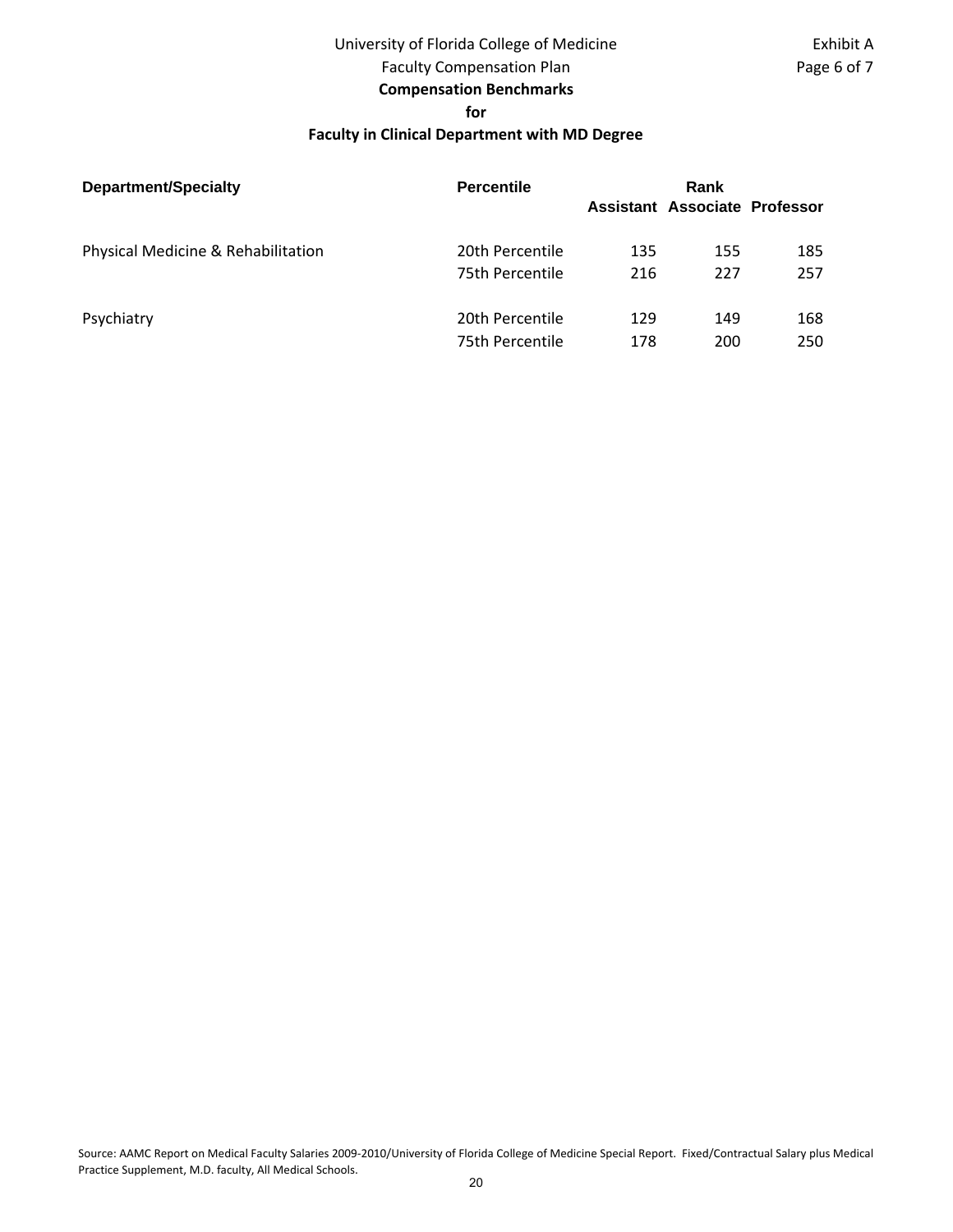# University of Florida College of Medicine

Exhibit A Page 7 of 7

Faculty Compensation Plan

#### **Compensation Benchmarks**

**for**

### **Faculty with PhD or Other Doctoral Degree**

# **Ph.D. or other doctoral degree in a**

| <b>Department</b> |                 | Instructor Assistant |    | <b>Associate Professor</b> |     |
|-------------------|-----------------|----------------------|----|----------------------------|-----|
|                   | 20th Percentile |                      | 69 | -91                        | 125 |
|                   | 75th Percentile | 76                   | qq | 135                        | 195 |

# **Ph.D. or other doctoral degree in a**

| <b>Basic Science Department</b> |                 |    | Instructor Assistant Associate Professor |     |     |
|---------------------------------|-----------------|----|------------------------------------------|-----|-----|
|                                 | 20th Percentile | 46 | 66.                                      | 90  | 121 |
|                                 | 75th Percentile | 63 | -95                                      | 120 | 186 |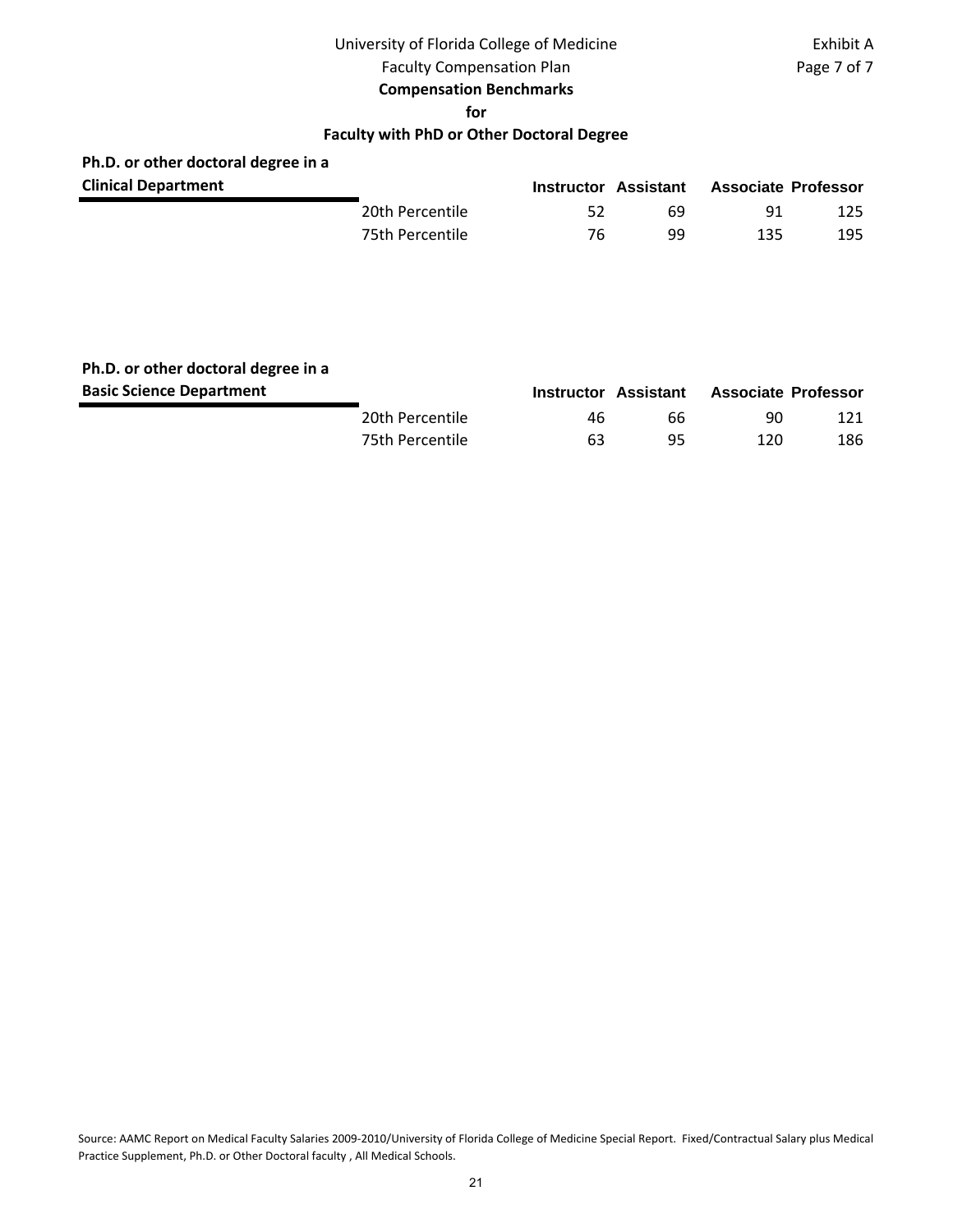### University of Florida College of Medicine Faculty Compensation Plan **Medical Group Management Association (MGMA) Academic Practice Compensation and Production Survey 2011 Report Table 19.1 Standardized Work RVUs to 100% Billable Clinical Activity for All Academic Faculty**

| <b>Department</b>                 | <b>MGMA 50th Percentile</b> | <b>MGMA 90th Percentile</b> |  |  |
|-----------------------------------|-----------------------------|-----------------------------|--|--|
| <b>Emergency Medicine</b>         | 5,664                       | 12,065                      |  |  |
| Family Practice (with OB)         | 5,063                       | 8,781                       |  |  |
| Family Practice (without OB)      | 4,679                       | 6,362                       |  |  |
| <b>Internal Medicine: General</b> | 4,771                       | 7,135                       |  |  |
| Cardiology: Invasive              | 8,749                       | 13,620                      |  |  |
| Cardiology: Inv-Interventnl       | 9,439                       | 15,280                      |  |  |
| Cardiology: Noninvasive           | 7,100                       | 11,247                      |  |  |
| Dermatology                       | 7,056                       | 15,328                      |  |  |
| Dermatology: Mohs Surgery         | 19,511                      | 34,495                      |  |  |
| Endocrinology/Metabolism          | 5,041                       | 7,567                       |  |  |
| Gastroenterology                  | 7,772                       | 13,193                      |  |  |
| Geriatrics                        | 3,184                       | 6,422                       |  |  |
| Hematology/Oncology               | 4,809                       | 9,319                       |  |  |
| <b>Infectious Disease</b>         | 3,891                       | 7,679                       |  |  |
| Nephrology                        | 6,861                       | 11,579                      |  |  |
| Oncology (only)                   | 4,897                       | 10,182                      |  |  |
| Pulmonary Medicine                | 7,544                       | 14,376                      |  |  |
| Rheumatology                      | 4,815                       | 10,095                      |  |  |
| Neurology                         | 4,543                       | 9,140                       |  |  |
| Neurosurgery                      | 10,785                      | 20,242                      |  |  |
| Obstetrics/Gynecology: General    | 7,065                       | 12,700                      |  |  |
| OB/GYN: Maternal & Fetal Medicine | 8,830                       | 20,833                      |  |  |
| Ophthalmology                     | 5,576                       | 11,158                      |  |  |
| Orthopedic Surgery                | 9,012                       | 12,418                      |  |  |
| Otorhinolaryngology               | 7,868                       | 11,604                      |  |  |
| Pathology: Anatomic               | 6,751                       | 10,875                      |  |  |
| Pathology: Clinical               | 1,688                       | 35,659                      |  |  |
| Pediatrics: General               | 3,829                       | 7,485                       |  |  |
| Cardiology                        | 4,387                       | 7,436                       |  |  |
| <b>Critical Care</b>              | 7,466                       | 11,516                      |  |  |
| Endocrinology                     | 3,136                       | 5,202                       |  |  |